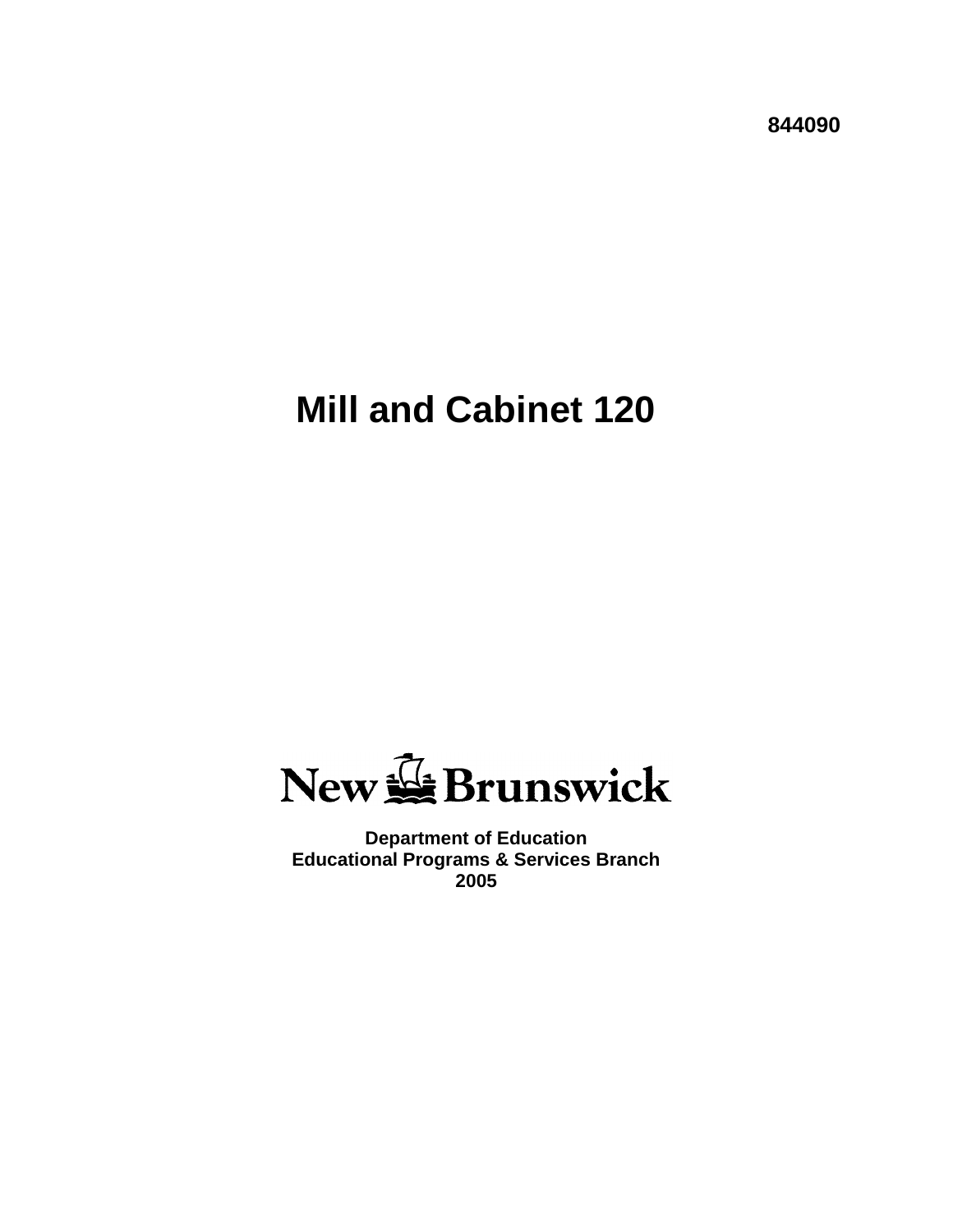# **Table of Contents**

| GCO 1 Demonstrate the skills and knowledge required to prevent accidents1             |
|---------------------------------------------------------------------------------------|
| GCO 2 Demonstrate an understanding and applications of Workplace Hazardous            |
| GCO 3 Demonstrate an understanding of ethical and legal responsibilities5             |
| GCO 4 Identify, select and use tools and equipment required in the mill and cabinet   |
| GCO 5 Demonstrate proficiency in measurement and the application of mathematical      |
| GCO 6 Identify and interpret various types of working drawings 11                     |
| GCO 7 Identify wood, wood products and other materials to be used when building mill  |
| GCO 8 Demonstrate knowledge of fasteners and adhesives commonly used to join mill     |
| GCO 9 Demonstrate the ability to prepare a surface and apply finish on a wood surface |
| GCO 10 Identify various careers available in the mill and cabinet industry  19        |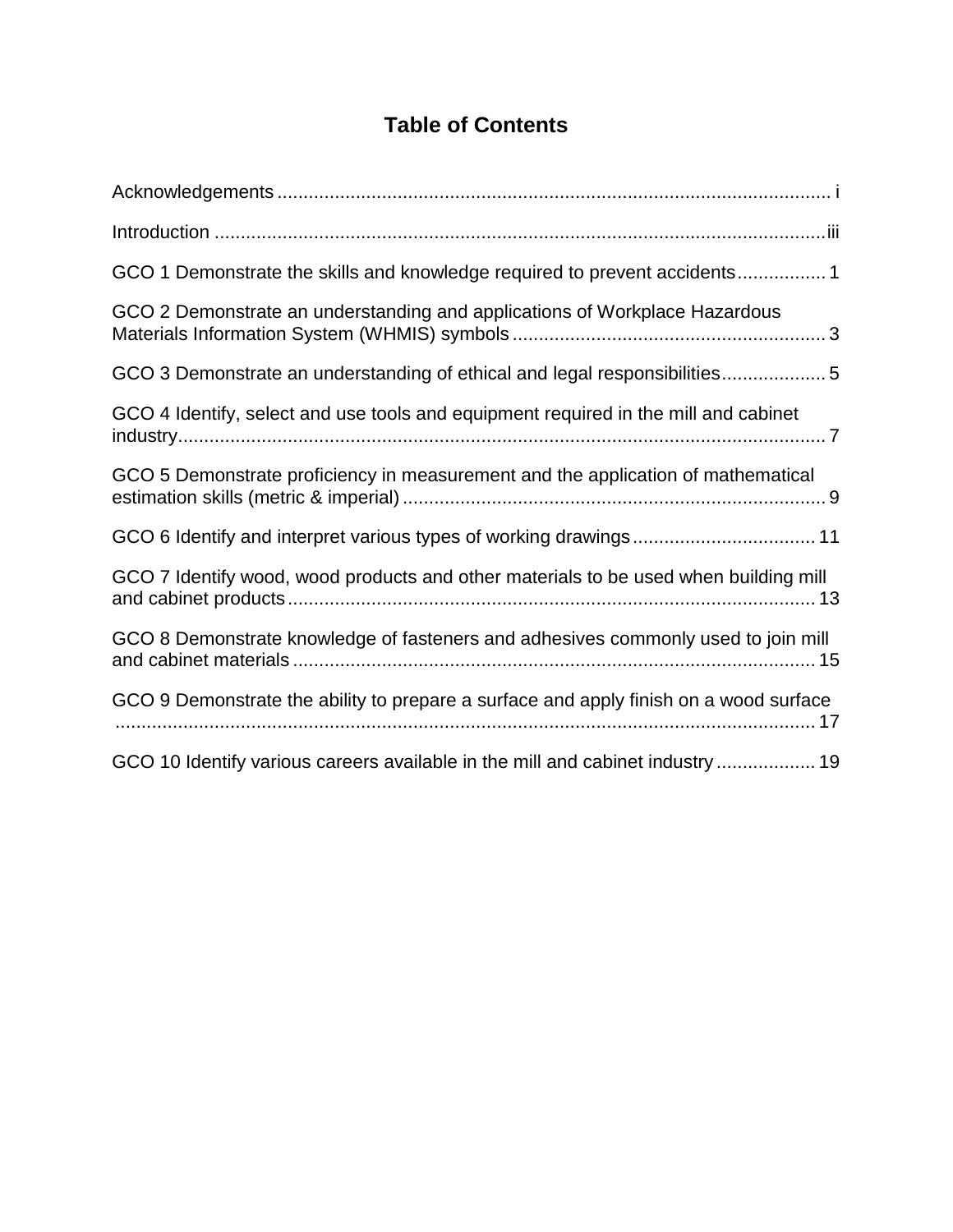#### <span id="page-2-0"></span>**Acknowledgements**

The Department of Education expresses its sincere appreciation to members of the CDAC for their expertise and interest in developing Mill and Cabinet 120. The practical knowledge/experience demonstrated by this committee reflects current industry standards and motivates students to pursue the trades.

Special thanks to:

- Stan Prime, Harbour View High School
- Greg Chambers, Fundy High School
- Peter MacMillan, Fredericton High School
- Stephen Smith, Sussex Regional High School
- Jim Clark, Oromocto High School
- Jim Dunn, Harvey High School
- Michael Sproul, Blackville High School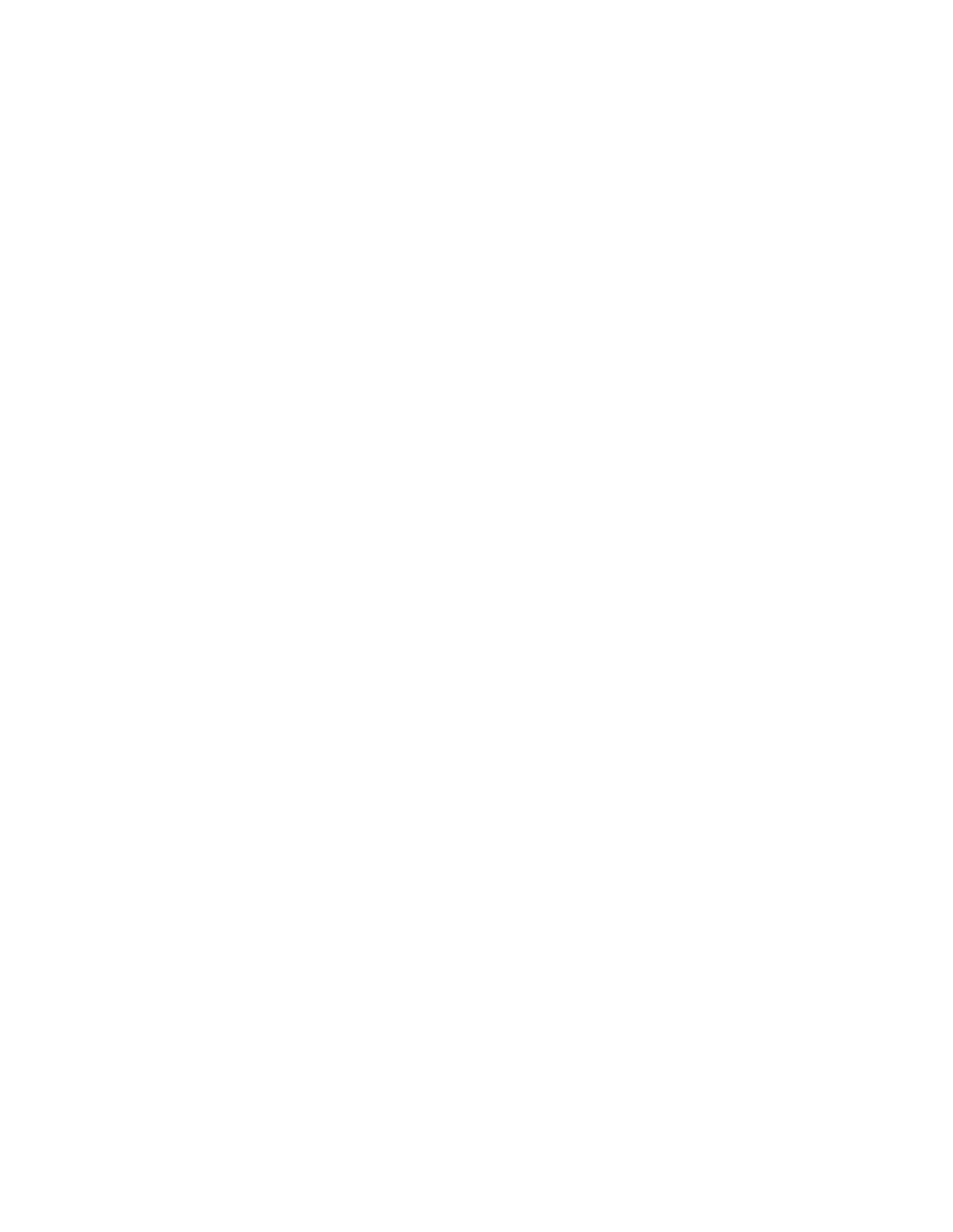#### <span id="page-4-0"></span>**Introduction**

Mill and Cabinet 120 will introduce students to the skills and knowledge pertinent to the diverse field of mill work and cabinet making. Students enrolled in this course will be exposed to both custom and mass production principles. Industry standards concerning quality, quantity and safety expectations/practices are incorporated within the course outcomes. Teachers are encouraged to profile current management practices used in the manufacturing industry to prepare students for entry level employment and postsecondary learning.

This is an excellent course for students interested in pursuing a career in furniture making, carpentry or related trade areas.

#### **Learning Activities**

To enhance the relevance of learning outcomes, industry/trades representatives should be invited to present to students when available. Industry representatives provide realistic applications of skills learned.

#### **Prerequisite**

None

#### **General Curriculum Outcomes**

Upon completion of Mill and Cabinet 120, students will have achieved the following outcomes:

- **GCO 1** Demonstrate the skills and knowledge required to prevent accidents.
- **GCO 2** Demonstrate an understanding and applications of Workplace Hazardous Materials Information System (WHMIS) symbols.
- **GCO 3** Demonstrate an understanding of ethical and legal responsibilities.
- **GCO 4** Identify, select and use tools and equipment required in the mill and cabinet industry.
- **GCO 5** Demonstrate proficiency in measurement and the application of mathematical estimation skills (metric & imperial).
- **GCO 6** Identify and interpret various types of working drawings.
- **GCO 7** Identify wood, wood products and other materials to be used when building mill and cabinet products.
- **GCO 8** Demonstrate knowledge of fasteners and adhesives commonly used to join mill and cabinet materials.
- **GCO 9** Demonstrate the ability to prepare a surface and apply finish on a wood surface.
- **GCO 10** Identify various careers available in the mill and cabinet industry.

### **Course Code**

#### 844090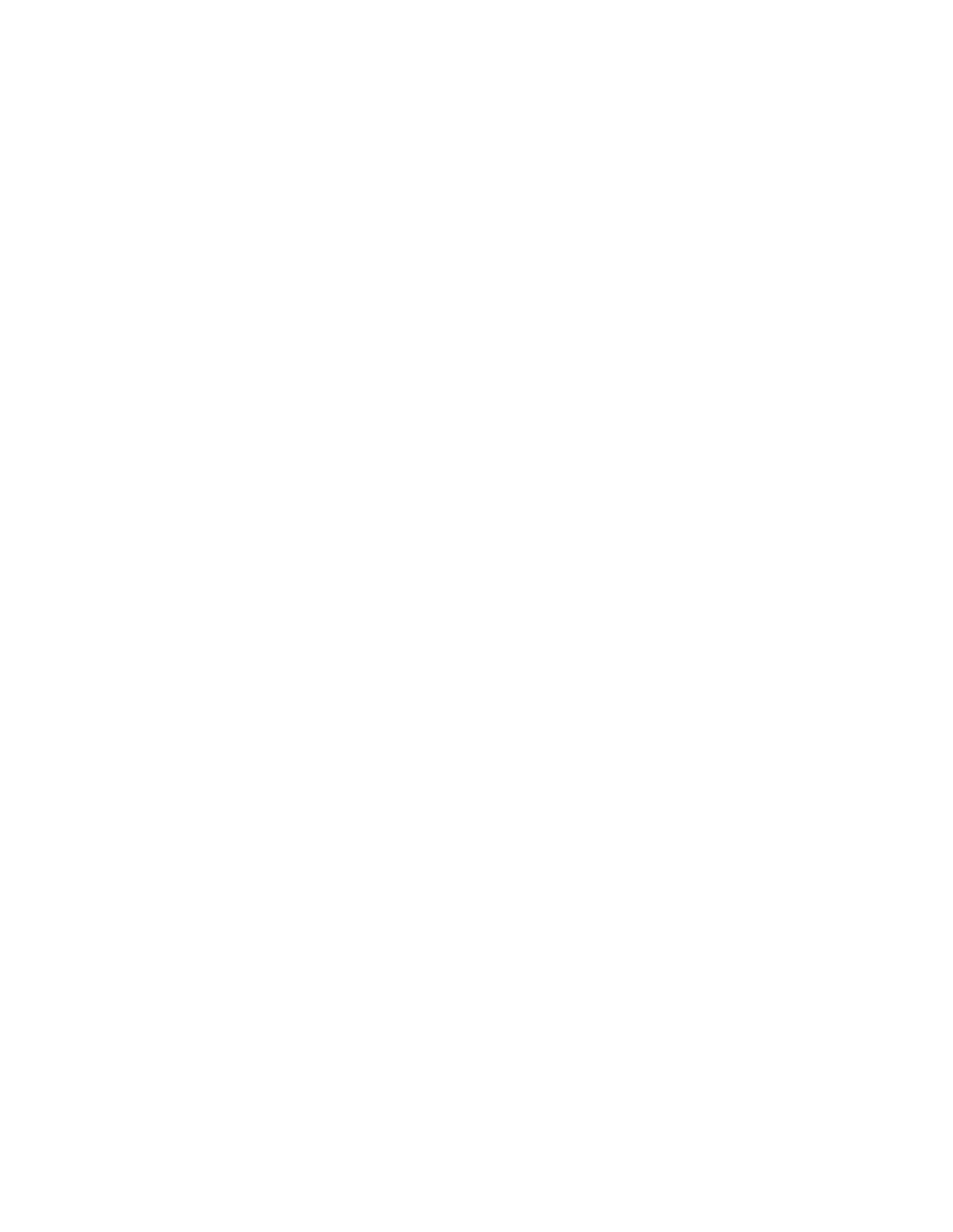# <span id="page-6-0"></span>**GCO 1 Demonstrate the skills and knowledge required to prevent accidents**

| <b>Specific Curriculum Outcomes:</b><br>Students will be expected to:                                                                 | <b>Suggestions for Teaching/Learning:</b>                                                                                                                                                                                                                                                                         |
|---------------------------------------------------------------------------------------------------------------------------------------|-------------------------------------------------------------------------------------------------------------------------------------------------------------------------------------------------------------------------------------------------------------------------------------------------------------------|
| Identify safety procedures and<br>common potential hazards in<br>the lab/shop and workplace.                                          | The teacher leads a class discussion about personal injury,<br>causes and prevention strategies (including examples of<br>personal injury).                                                                                                                                                                       |
| Describe the rationale for first-<br>$\bullet$<br>aid kits and an emergency<br>action plan in the working<br>environment.             | The students work in small groups to analyze workplace<br>accident statistics and list how to prevent them. Lists are<br>shared through class presentations.                                                                                                                                                      |
| Demonstrate personal<br>$\bullet$<br>responsibility in the prevention<br>of accidents and describe how<br>accidents can be prevented. | The teacher invites a guest speaker from WHSCC or Training<br>and Employment Development to discuss with students why<br>accidents happen, demonstrating preventative steps<br>students/workers should follow to minimize the risk of<br>accidents and possible injury.                                           |
| Take appropriate action if<br>$\bullet$<br>hazards occur.                                                                             | The students tour mill and cabinet labs to observe safety<br>guards and other measures used in the lab to prevent injury<br>(activity should include appropriate clothing, footwear and eye                                                                                                                       |
| Use and store lab materials<br>$\bullet$<br>and tools in a safe manner.                                                               | & ear protection).                                                                                                                                                                                                                                                                                                |
| Demonstrate safe body<br>$\bullet$<br>mechanics (e.g. back safety,<br>lifting, RSI).                                                  | The teacher demonstrates safety procedures and machine<br>operations to students. Students should complete operational<br>tasks under the supervision of the teacher prior to<br>independent operation.                                                                                                           |
|                                                                                                                                       | The teacher arranges a visit to a local mill and cabinet related<br>business or actual work site. With the host's permission,<br>visit(s) may be recorded with a digital camera for the purpose<br>of analysis. Students should focus on application of safety<br>procedures used in the cabinet making business. |
|                                                                                                                                       | The students identify potential accidents associated with<br>selected tools/equipment located in the lab. Students match<br>specific first aid applications/procedures used with each of the<br>identified potential accidents.                                                                                   |
|                                                                                                                                       |                                                                                                                                                                                                                                                                                                                   |
|                                                                                                                                       |                                                                                                                                                                                                                                                                                                                   |
|                                                                                                                                       |                                                                                                                                                                                                                                                                                                                   |
|                                                                                                                                       |                                                                                                                                                                                                                                                                                                                   |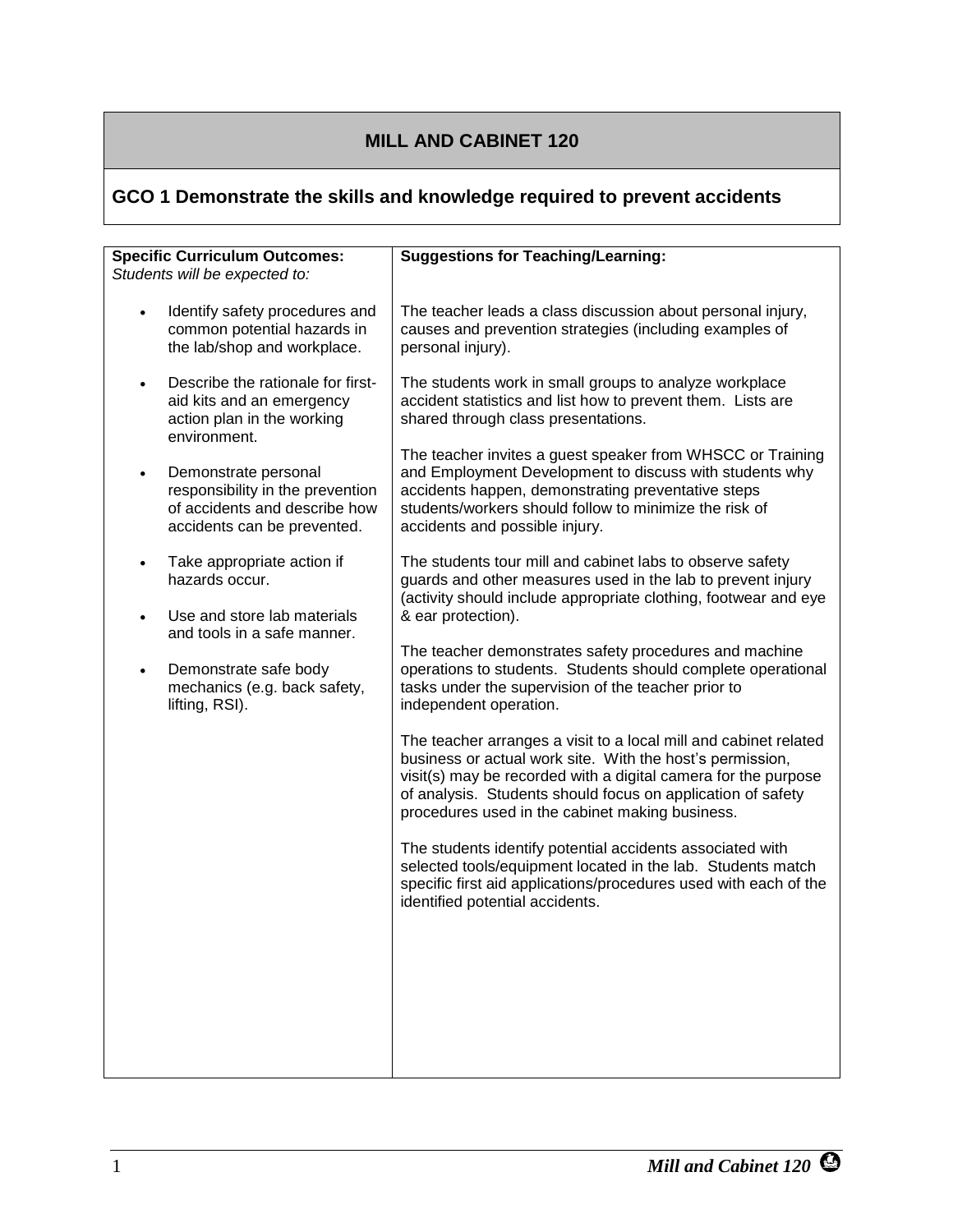# **GCO 1 Demonstrate the skills and knowledge required to prevent accidents**

| Umstattd, William D. & Davis, Charles W.<br>Through ongoing teacher, peer and self-evaluation,<br>students demonstrate an understanding of outcomes.<br>Modern Cabinetmaking. Tinley Park:<br>The Goodheart-Willcox Company Inc,<br>The teacher observes and records student conduct in the<br>2000.<br>ISBN 1-56637-503-7<br>lab to determine their proficiency in preventing accidents.<br>http://portal.nbed.nb.ca<br>Through class presentations, students outline safety<br>precautions followed to prevent injury. Students prepare a<br>Cabinet making reference materials<br>$\bullet$<br>written or PowerPoint presentation.<br>WHSCC "Choices For Life/Health & Safety"<br>The students demonstrate safe practices and equipment<br>(K-12) Binder<br>operations while performing simple tasks on the machines.<br>Sections C6 to C18, D, E, F, G and<br>$\bullet$<br>H <sub>1</sub> to H <sub>4</sub><br>The students analyze workplace situations to determine<br>Includes illustrations applying to all<br>possible hazards within the lab.<br>subject areas<br>The students prepare five multiple-choice questions<br>WHSCC "Stay Alive on the Job"<br>pertaining to the power tools used in the lab.<br>Informative brochure on important<br>facts to take to work<br>The teacher uses the text and other resources to prepare<br>tests.<br><b>WHSCC</b> "Hazard Alert"<br>Focused information on accidents<br>The teacher uses daily progress cards to record students'<br>These one page alerts describe real<br>progress with reference to safe work attitudes and safe<br>accidents and recommended<br>procedures followed when using power tools. This<br>preventive action.<br>progress recording activity provides the student and<br>Available from NB Workplace<br>$\bullet$<br>teacher with an ongoing profile of learning.<br>Health and Safety Compensation<br>Commission<br>Phone: (800) 442-9776<br>http://www.whscc.nb.ca/ | <b>Suggestions for Learning/Assessment:</b> | <b>Resources:</b> |
|---------------------------------------------------------------------------------------------------------------------------------------------------------------------------------------------------------------------------------------------------------------------------------------------------------------------------------------------------------------------------------------------------------------------------------------------------------------------------------------------------------------------------------------------------------------------------------------------------------------------------------------------------------------------------------------------------------------------------------------------------------------------------------------------------------------------------------------------------------------------------------------------------------------------------------------------------------------------------------------------------------------------------------------------------------------------------------------------------------------------------------------------------------------------------------------------------------------------------------------------------------------------------------------------------------------------------------------------------------------------------------------------------------------------------------------------------------------------------------------------------------------------------------------------------------------------------------------------------------------------------------------------------------------------------------------------------------------------------------------------------------------------------------------------------------------------------------------------------------------------------------------------------------------------------------------------------------|---------------------------------------------|-------------------|
|                                                                                                                                                                                                                                                                                                                                                                                                                                                                                                                                                                                                                                                                                                                                                                                                                                                                                                                                                                                                                                                                                                                                                                                                                                                                                                                                                                                                                                                                                                                                                                                                                                                                                                                                                                                                                                                                                                                                                         |                                             |                   |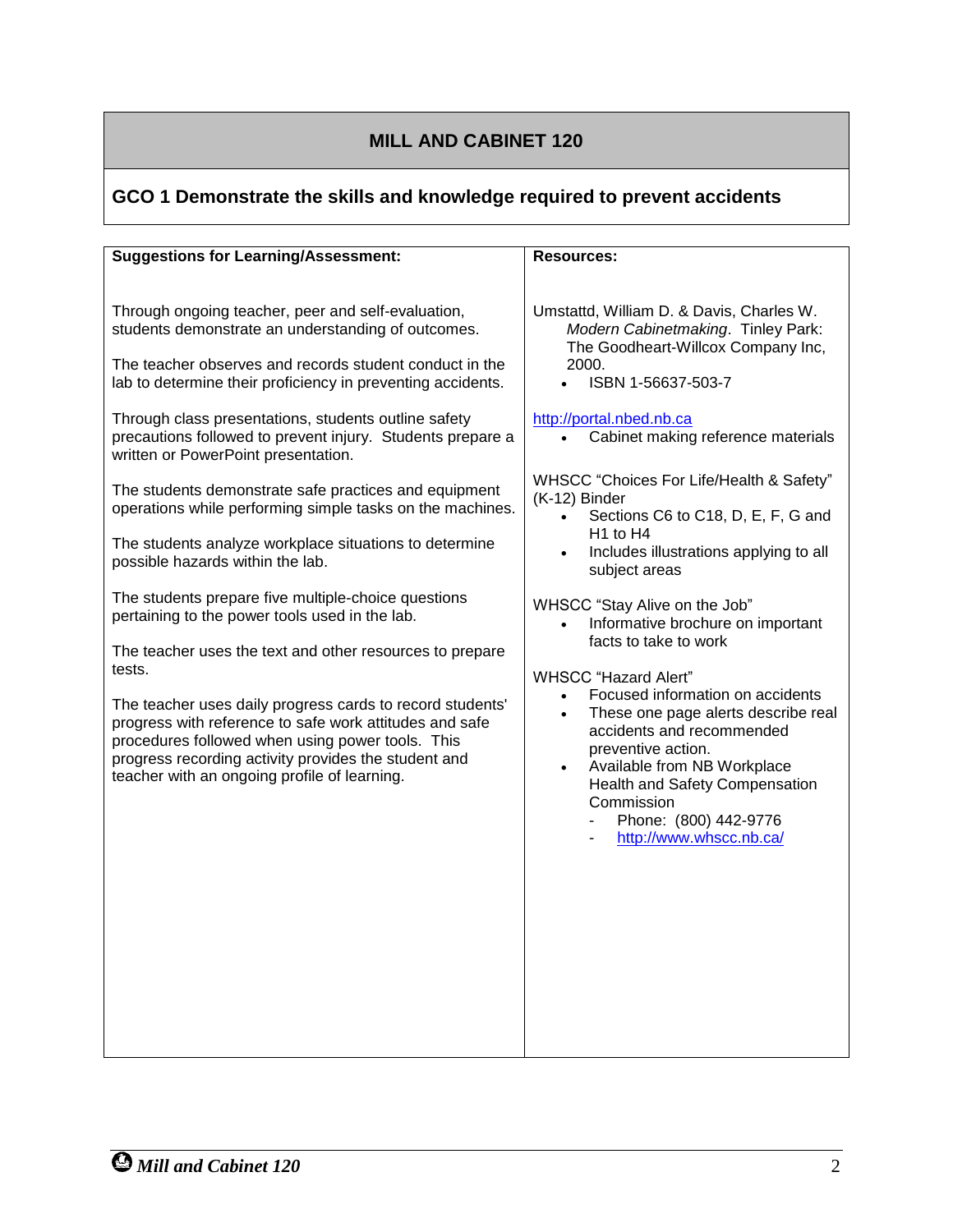#### <span id="page-8-0"></span>**GCO 2 Demonstrate an understanding and applications of Workplace Hazardous Materials Information System (WHMIS) symbols**

| <b>Specific Curriculum Outcomes:</b>                                                                           | <b>Suggestions for Teaching/Learning:</b>                                                                                                                                                                                                                             |
|----------------------------------------------------------------------------------------------------------------|-----------------------------------------------------------------------------------------------------------------------------------------------------------------------------------------------------------------------------------------------------------------------|
| Students will be expected to:                                                                                  |                                                                                                                                                                                                                                                                       |
|                                                                                                                |                                                                                                                                                                                                                                                                       |
| Apply knowledge of WHMIS<br>$\bullet$<br>symbols to identify hazardous<br>products.                            | The students use WHSCC statistics to identify body parts<br>most likely to be injured in an accident.                                                                                                                                                                 |
|                                                                                                                | The students generate a list of power hand tools and                                                                                                                                                                                                                  |
| Demonstrate an understanding<br>$\bullet$<br>of how to reduce risk of injury                                   | machines used in the mill and cabinet shop.                                                                                                                                                                                                                           |
| or ill health when using<br>hazardous products.                                                                | The students evaluate statistics on common accidents in the<br>cabinet making industry by matching body parts most likely to<br>be injured with machines and operations associated with                                                                               |
| Describe the rationale and role<br>$\bullet$<br>of the three parts of WHMIS                                    | causing the injuries.                                                                                                                                                                                                                                                 |
| (labels and symbols, Material<br>Safety Data Sheet (MSDS)<br>and worker education and<br>training).            | The teacher leads an information session about WHMIS<br>symbols and discusses their relevance. Students construct a<br>chart to remain on the wall of the lab, illustrating products on<br>which WHMIS symbols are found.                                             |
| Describe the responsibilities of<br>the supplier, the employer and<br>the employee as they relate to<br>WHMIS. | The students generate a list of household and construction<br>related materials/products displaying WHMIS symbols.<br>Working in groups, students present their list and explain the<br>relevance of the symbols to the class.                                        |
| Apply knowledge of personal<br>$\bullet$<br>protective equipment (PPE).                                        | The teacher demonstrates correct methods used when<br>wearing personal protective equipment.                                                                                                                                                                          |
|                                                                                                                | The teacher invites guest speakers from WHSCC to provide<br>WHMIS training to students.                                                                                                                                                                               |
|                                                                                                                | The students conduct informal research to identify and list all<br>value added/fabricated sheet material used in the cabinet<br>making industry. Students work in teams of three or four to<br>build PowerPoint presentations describing potential health<br>hazards. |
|                                                                                                                |                                                                                                                                                                                                                                                                       |
|                                                                                                                |                                                                                                                                                                                                                                                                       |
|                                                                                                                |                                                                                                                                                                                                                                                                       |
|                                                                                                                |                                                                                                                                                                                                                                                                       |
|                                                                                                                |                                                                                                                                                                                                                                                                       |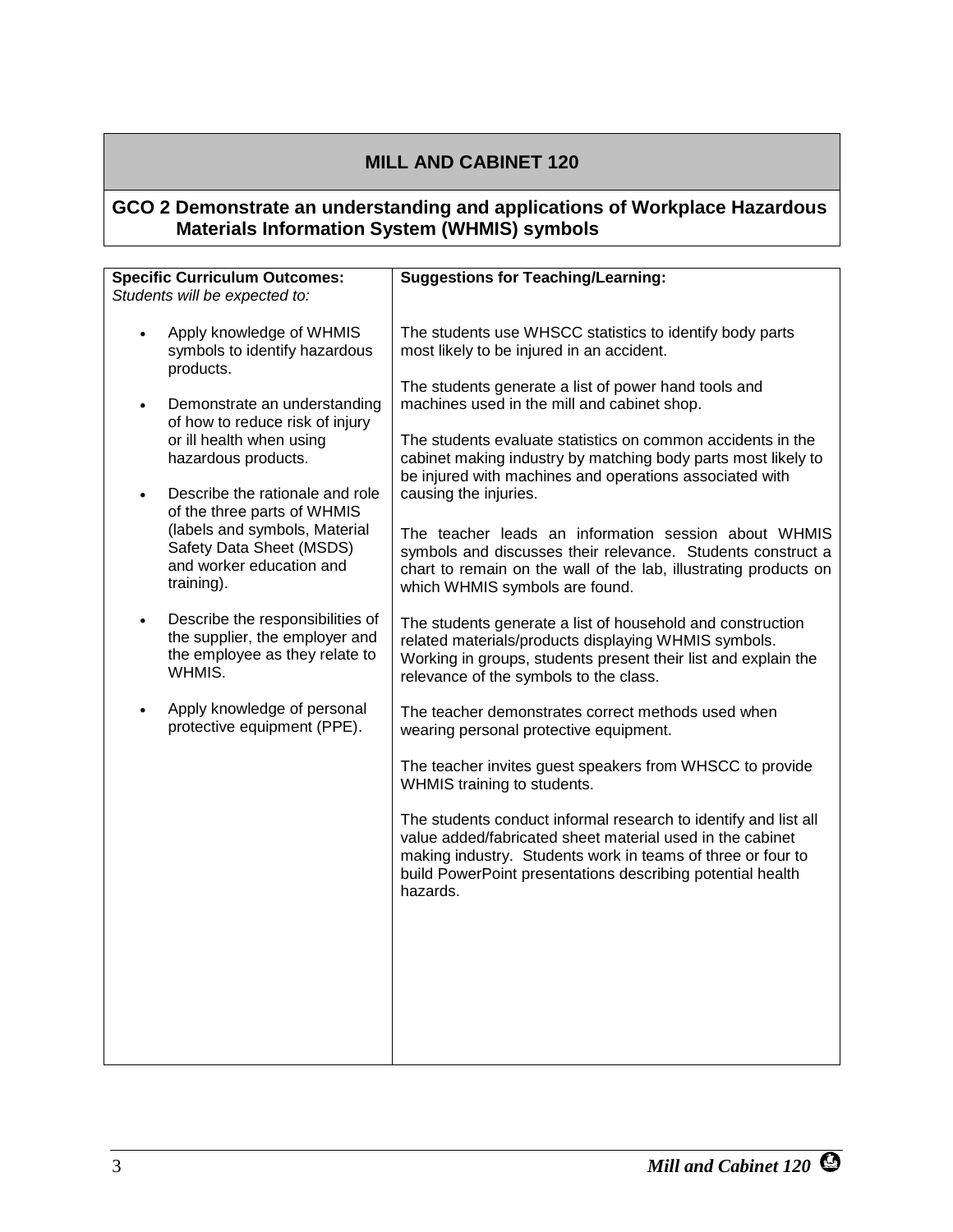#### **GCO 2 Demonstrate an understanding and applications of Workplace Hazardous Materials Information System (WHMIS) symbols**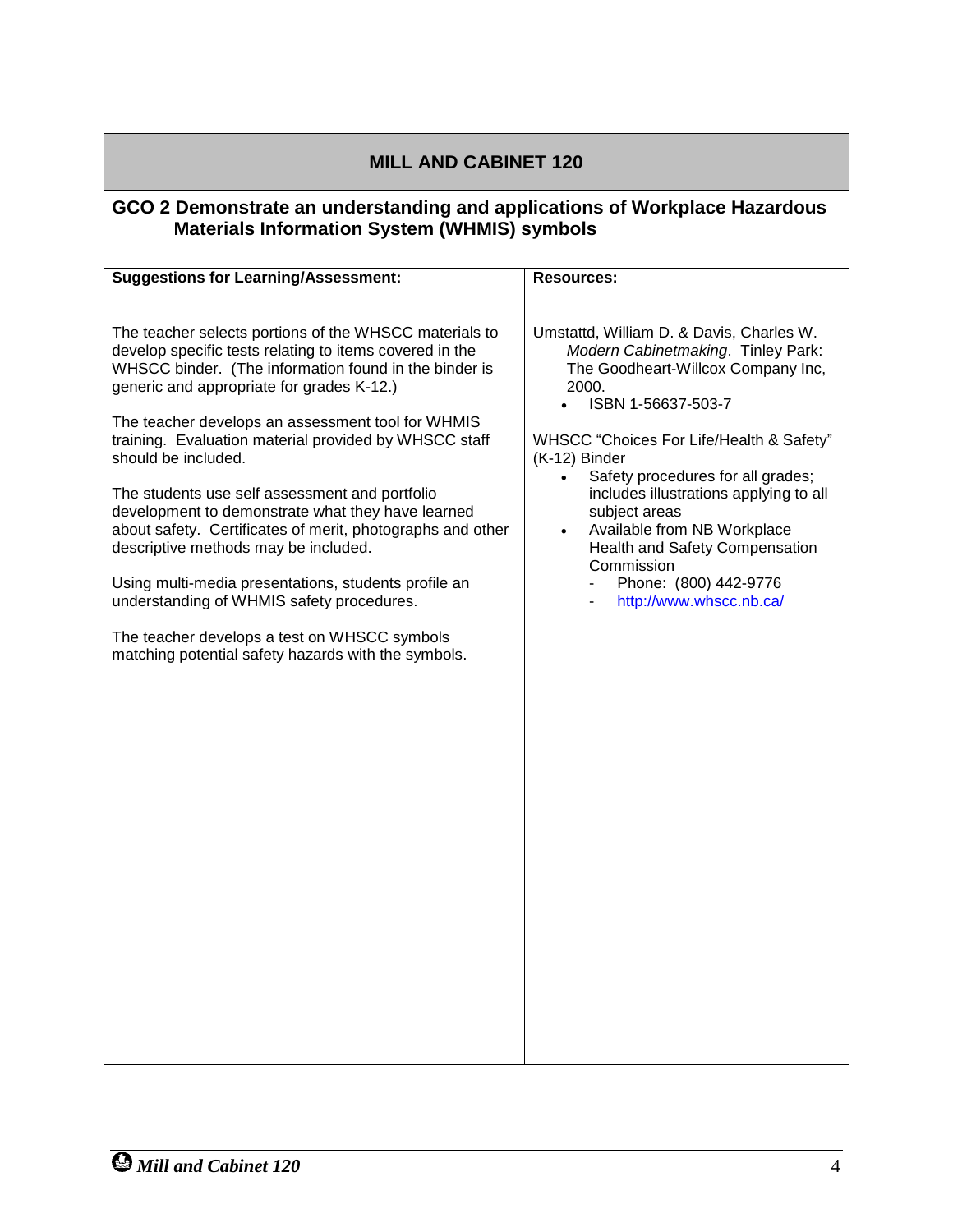# <span id="page-10-0"></span>**GCO 3 Demonstrate an understanding of ethical and legal responsibilities**

| <b>Specific Curriculum Outcomes:</b>                                                                                                                                                                                                                                                                                                | <b>Suggestions for Teaching/Learning:</b>                                                                                                                                                                                                                                                                                                                                                                                                                                                                                                                                                                                                                                                                             |
|-------------------------------------------------------------------------------------------------------------------------------------------------------------------------------------------------------------------------------------------------------------------------------------------------------------------------------------|-----------------------------------------------------------------------------------------------------------------------------------------------------------------------------------------------------------------------------------------------------------------------------------------------------------------------------------------------------------------------------------------------------------------------------------------------------------------------------------------------------------------------------------------------------------------------------------------------------------------------------------------------------------------------------------------------------------------------|
|                                                                                                                                                                                                                                                                                                                                     |                                                                                                                                                                                                                                                                                                                                                                                                                                                                                                                                                                                                                                                                                                                       |
| Students will be expected to:<br>Demonstrate an understanding<br>$\bullet$<br>of applicable concepts<br>including bonds, ethics and<br>liability.<br>- Identify and demonstrate<br>appropriate legal and ethical<br>behaviour when engaged in<br>off-site activities.<br>- Describe an employee's<br>responsibility to an employer. | The teacher invites an experienced cabinet maker into the<br>classroom to discuss the concept of liability, stressing ethical<br>protocol while on or using personal property.<br>The students analyze several contractual agreements to<br>differentiate between an estimate and a contract.<br>The students analyze real contractual agreements, identify<br>responsibilities of self-employed entrepreneurs to the client<br>and outline ethical protocol of cabinet makers while on a<br>client's property.<br>The teacher explains the responsibilities and rights an<br>employee has while working for a cabinet making company<br>and the responsibility an entrepreneur (employer) has to<br>his/her workers. |
|                                                                                                                                                                                                                                                                                                                                     | The students outline activities, attitudes and methods required<br>to communicate effectively when working with members of the<br>community.                                                                                                                                                                                                                                                                                                                                                                                                                                                                                                                                                                          |
|                                                                                                                                                                                                                                                                                                                                     |                                                                                                                                                                                                                                                                                                                                                                                                                                                                                                                                                                                                                                                                                                                       |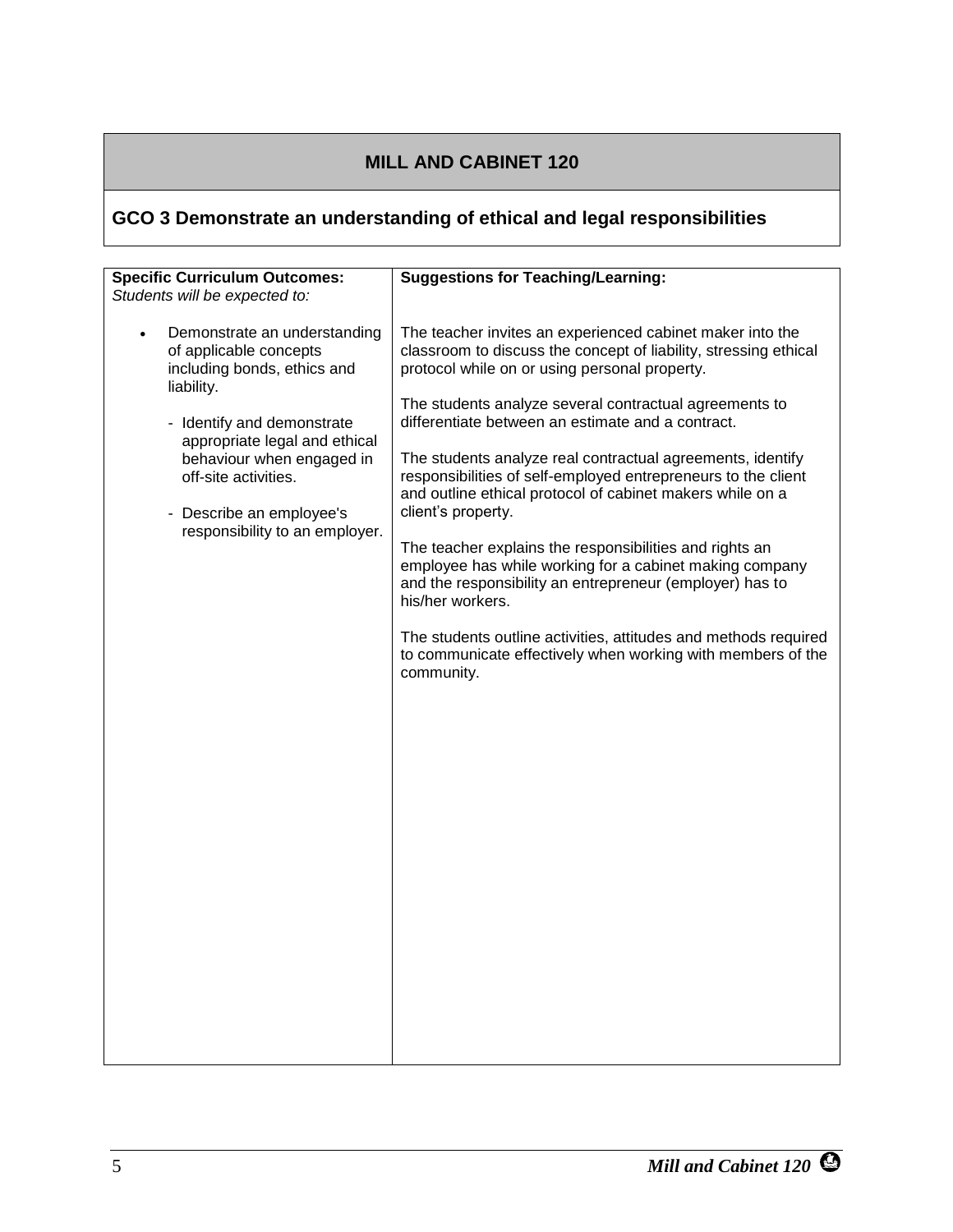# **GCO 3 Demonstrate an understanding of ethical and legal responsibilities**

| <b>Suggestions for Learning/Assessment:</b>                                                                                                                                                                                                                                                                                                                                                                                                                                                                                                                                                                                                                                                                                                                                                                                                                                                                                                                                                                                                                                                                                                                                                                                             | <b>Resources:</b>                                                                                                                                                                                                                                                                                                                                                                                                                                                                                                                                                                                                                                                                                                                                                                                                    |
|-----------------------------------------------------------------------------------------------------------------------------------------------------------------------------------------------------------------------------------------------------------------------------------------------------------------------------------------------------------------------------------------------------------------------------------------------------------------------------------------------------------------------------------------------------------------------------------------------------------------------------------------------------------------------------------------------------------------------------------------------------------------------------------------------------------------------------------------------------------------------------------------------------------------------------------------------------------------------------------------------------------------------------------------------------------------------------------------------------------------------------------------------------------------------------------------------------------------------------------------|----------------------------------------------------------------------------------------------------------------------------------------------------------------------------------------------------------------------------------------------------------------------------------------------------------------------------------------------------------------------------------------------------------------------------------------------------------------------------------------------------------------------------------------------------------------------------------------------------------------------------------------------------------------------------------------------------------------------------------------------------------------------------------------------------------------------|
| The students conduct research to determine the education<br>and work experience required prior to starting a business<br>in the cabinet making industry (including money<br>management, basic accounting and a generic<br>understanding of market conditions).<br>The students interview local contractors to collect data<br>with specific reference to the cabinet making industry and<br>define the responsibilities of a contractor.<br>The teacher develops a test generated from the textbook,<br>WHSCC materials, information from local business people<br>and other sources.<br>The students develop comparison charts describing the<br>differences between an estimate and a contract.<br>The students present information about ethics and liability<br>as they relate to the cabinet making industry based on<br>resources from WHSCC (one page "Hazard Alerts" and<br>other related information from the newspaper and other<br>sources. This presentation should include case-related<br>questions to be answered by classmates.<br>The students create a two-page critique outlining liability<br>issues associated with real situations concerning the<br>cabinet making industry, including legal and ethical issues. | WHSCC "Stay Alive on the Job"<br>Information brochure on important<br>facts to take to work<br><b>WHSCC</b> "Hazard Alert"<br>Focused information on accidents<br>These one page alerts describe real<br>$\bullet$<br>accidents and recommended<br>preventive action.<br>Available from NB Workplace<br>Health and Safety Compensation<br>Commission<br>Phone: (800) 442-9776<br>http://www.whscc.nb.ca/<br><b>Workplace Statistics</b><br>Concerning employee and employer<br>responsibilities in the workplace<br>Available from Training and<br><b>Employment Development NB</b><br>Phone: (506) 453-2725<br>Sample Contracts<br>Instructor should contact the Home<br><b>Builder Association and</b><br>Construction Association for N.B.<br>stipulated contracts, architectural<br>drawings and specifications. |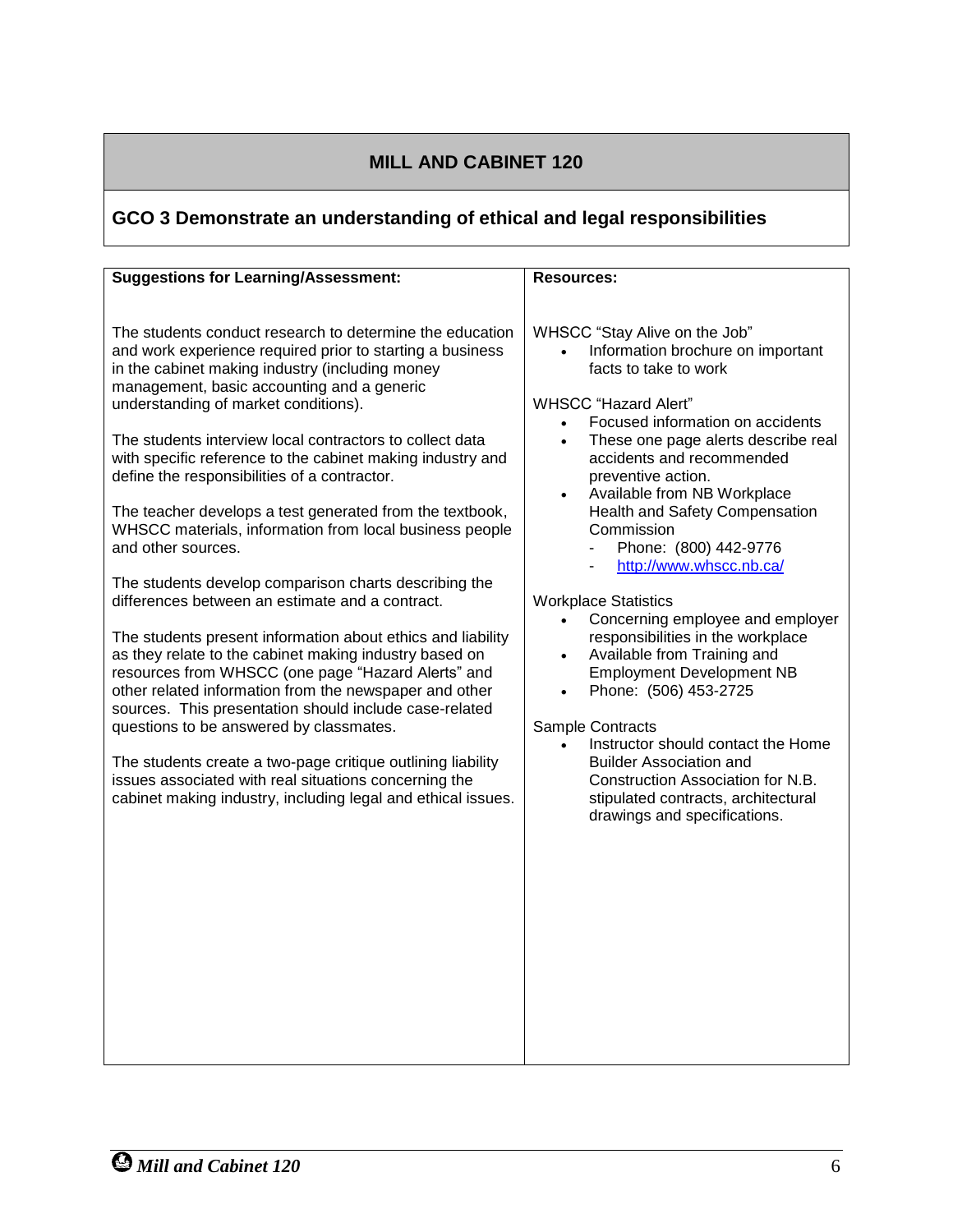#### <span id="page-12-0"></span>**GCO 4 Identify, select and use tools and equipment required in the mill and cabinet industry**

| <b>Specific Curriculum Outcomes:</b>                                                                                                                                                                                                 | <b>Suggestions for Teaching/Learning:</b>                                                                                                                                                                                                                                                                                                                                                                                                                                               |
|--------------------------------------------------------------------------------------------------------------------------------------------------------------------------------------------------------------------------------------|-----------------------------------------------------------------------------------------------------------------------------------------------------------------------------------------------------------------------------------------------------------------------------------------------------------------------------------------------------------------------------------------------------------------------------------------------------------------------------------------|
| Students will be expected to:                                                                                                                                                                                                        |                                                                                                                                                                                                                                                                                                                                                                                                                                                                                         |
| Identify and demonstrate<br>$\bullet$<br>safe use of hand tools/power<br>tools and equipment.<br>- Practice and use proper<br>tag and lock-out<br>procedures.<br>- Maintain, clean and safely<br>store power tools and<br>equipment. | The teacher creates an identification exercise/assignment<br>including:<br>Name(s) of each tool<br>$\bullet$<br>Possible safe applications for each tool<br>$\bullet$<br>Mechanical safe guards and other features with which<br>$\bullet$<br>the tool is equipped to prevent accidents<br>Description of unsafe body positions and applications<br>$\bullet$<br>when using each tool<br>Labels and numbers of all safety stations and<br>$\bullet$<br>equipment/power tools in the lab |
|                                                                                                                                                                                                                                      | The students identify equipment and list at least two safety<br>precautions when using the equipment (e.g. eye wash solution,<br>fire exit, etc.).                                                                                                                                                                                                                                                                                                                                      |
|                                                                                                                                                                                                                                      | The students demonstrate the safe use of guards on moving<br>parts of equipment.                                                                                                                                                                                                                                                                                                                                                                                                        |
|                                                                                                                                                                                                                                      | The teacher invites an individual from WHSCC into the<br>classroom to inform students about potential hazardous<br>situations in the lab/shop.                                                                                                                                                                                                                                                                                                                                          |
|                                                                                                                                                                                                                                      | The teacher permits students to complete one of three possible<br>simple projects. This activity provides a hands-on application for<br>students to develop the necessary knowledge and skills required<br>to operate mill and cabinet power equipment (activity should be<br>completed in 4-6 hours).                                                                                                                                                                                  |
|                                                                                                                                                                                                                                      |                                                                                                                                                                                                                                                                                                                                                                                                                                                                                         |
|                                                                                                                                                                                                                                      |                                                                                                                                                                                                                                                                                                                                                                                                                                                                                         |
|                                                                                                                                                                                                                                      |                                                                                                                                                                                                                                                                                                                                                                                                                                                                                         |
|                                                                                                                                                                                                                                      |                                                                                                                                                                                                                                                                                                                                                                                                                                                                                         |
|                                                                                                                                                                                                                                      |                                                                                                                                                                                                                                                                                                                                                                                                                                                                                         |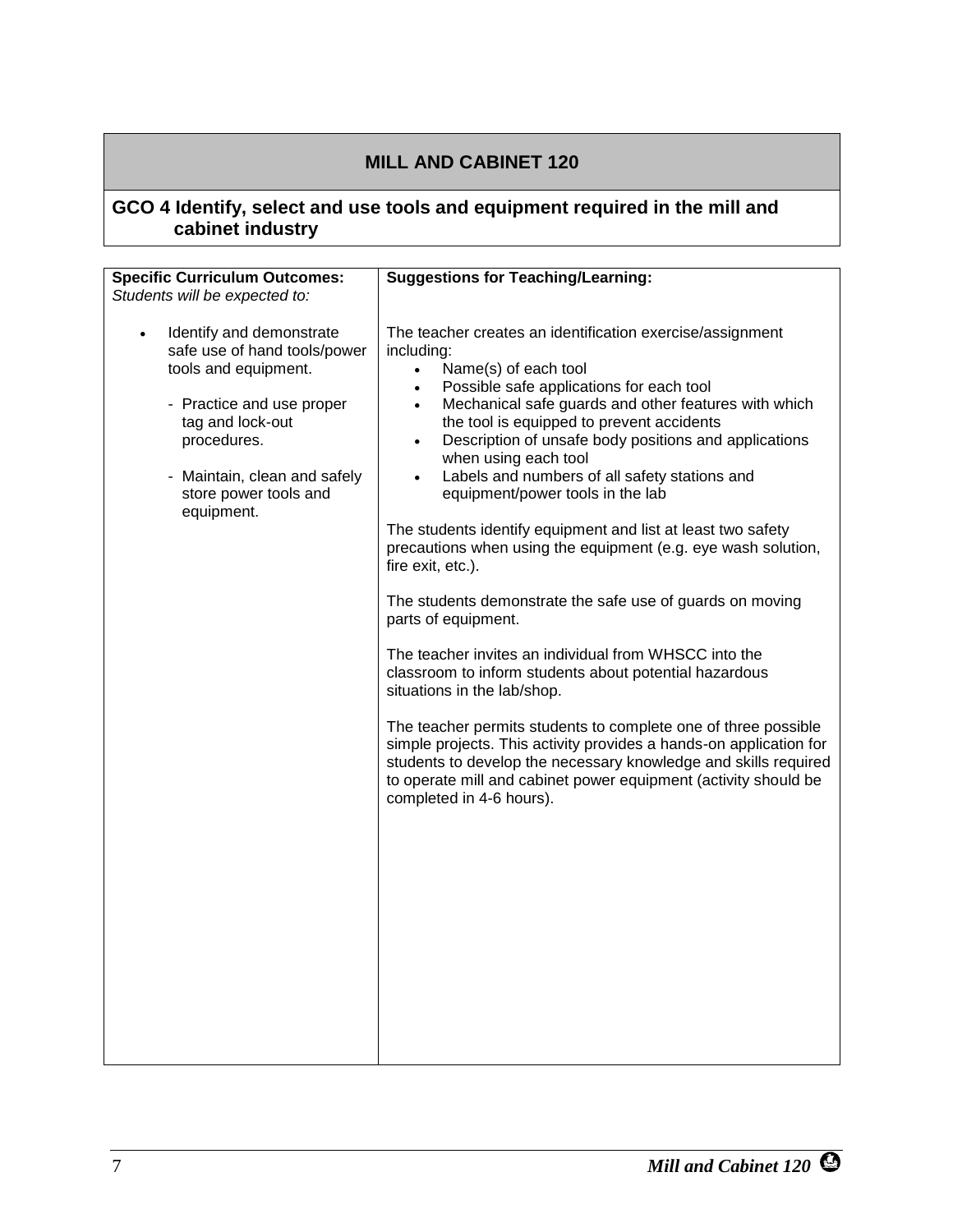#### **GCO 4 Identify, select and use tools and equipment required in the mill and cabinet industry**

| <b>Suggestions for Learning/Assessment:</b>                                                                                                                                                                                                                                                                                                                                                                                                                                                                                                                                                                                                                                                                                                                                                                                                                                                                                                                                                                                                                                                                                                                                                                                                                         | <b>Resources:</b>                                                                                                                                                                                                                                                                                                                                                                                                                                                                                                            |
|---------------------------------------------------------------------------------------------------------------------------------------------------------------------------------------------------------------------------------------------------------------------------------------------------------------------------------------------------------------------------------------------------------------------------------------------------------------------------------------------------------------------------------------------------------------------------------------------------------------------------------------------------------------------------------------------------------------------------------------------------------------------------------------------------------------------------------------------------------------------------------------------------------------------------------------------------------------------------------------------------------------------------------------------------------------------------------------------------------------------------------------------------------------------------------------------------------------------------------------------------------------------|------------------------------------------------------------------------------------------------------------------------------------------------------------------------------------------------------------------------------------------------------------------------------------------------------------------------------------------------------------------------------------------------------------------------------------------------------------------------------------------------------------------------------|
| The teacher presents students with a floor plan of the lab<br>(void of machines and work stations) and asks them to locate<br>and draw related safety areas, identifying stationary<br>equipment and power hand tools.<br>The teacher creates a format to record and evaluate ongoing<br>progress of students. A student portfolio may be used to<br>track ongoing progress, test scores and skill attainment. The<br>teacher will assess students' performance of power tool<br>procedures include measuring, drilling, sanding and cutting.<br>The teacher evaluates students' knowledge by preparing<br>tests to identify selection and use of tools and equipment<br>required to design, draw and build a product/project.<br>The teacher observes students' using tools to identify their<br>level of competence. Students demonstrate skill level<br>through bench work assignments. Assigned skills include<br>cutting, measuring, sanding, drilling and use of fasteners.<br>Evaluation should be completed in an amount of time<br>specified by the teacher. Proficiency of skills, appearance<br>and functionality of projects should be considered when<br>evaluating projects.<br>The students should repeat tool/machine operations until<br>mastered. | National Building Code of Canada<br><b>Binder format</b><br>Latest edition (550580)<br>$\bullet$<br>Canadian Housing Information<br>$\bullet$<br>Centre<br>Umstattd, William D. & Davis, Charles<br>W. Modern Cabinetmaking. Tinley<br>Park: The Goodheart-Willcox<br>Company Inc., 2000.<br>ISBN 1-56637-503-7<br>WHSCC "Choices For Life/Health &<br>Safety" (K-12) Binder<br>Sections E17 to E19<br>$\bullet$<br>Safety procedures for all grades<br>$\bullet$<br>Includes illustrations applying to<br>all subject areas |
|                                                                                                                                                                                                                                                                                                                                                                                                                                                                                                                                                                                                                                                                                                                                                                                                                                                                                                                                                                                                                                                                                                                                                                                                                                                                     |                                                                                                                                                                                                                                                                                                                                                                                                                                                                                                                              |
|                                                                                                                                                                                                                                                                                                                                                                                                                                                                                                                                                                                                                                                                                                                                                                                                                                                                                                                                                                                                                                                                                                                                                                                                                                                                     |                                                                                                                                                                                                                                                                                                                                                                                                                                                                                                                              |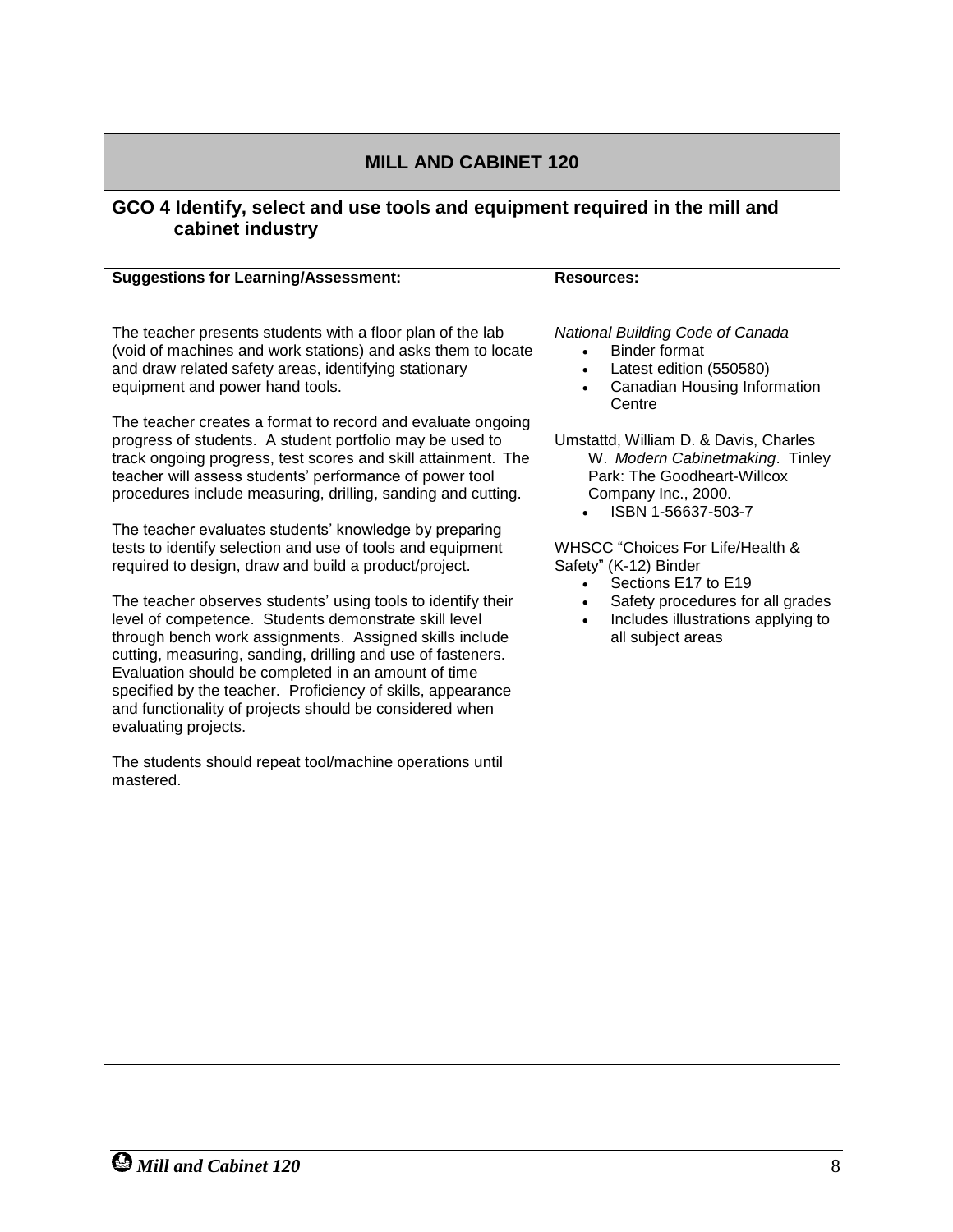#### <span id="page-14-0"></span>**GCO 5 Demonstrate proficiency in measurement and the application of mathematical estimation skills (metric & imperial)**

| <b>Specific Curriculum Outcomes:</b>                                                                                                                                                                                                                                                                                                                                                                                                                                                                                                                                                                                   | <b>Suggestions for Teaching/Learning:</b>                                                                                                                                                                                                                                                                                                                                                                                                                                                                                                                                                                                                                                                                                                                                                                                                                                                                                                                                                                                                                                                                                                                                                                                            |
|------------------------------------------------------------------------------------------------------------------------------------------------------------------------------------------------------------------------------------------------------------------------------------------------------------------------------------------------------------------------------------------------------------------------------------------------------------------------------------------------------------------------------------------------------------------------------------------------------------------------|--------------------------------------------------------------------------------------------------------------------------------------------------------------------------------------------------------------------------------------------------------------------------------------------------------------------------------------------------------------------------------------------------------------------------------------------------------------------------------------------------------------------------------------------------------------------------------------------------------------------------------------------------------------------------------------------------------------------------------------------------------------------------------------------------------------------------------------------------------------------------------------------------------------------------------------------------------------------------------------------------------------------------------------------------------------------------------------------------------------------------------------------------------------------------------------------------------------------------------------|
| Students will be expected to:<br>Demonstrate an understanding<br>$\bullet$<br>of the standards of<br>measurement (metric and<br>imperial).<br>Apply metric and imperial<br>measurement when<br>reading plans and<br>selecting materials.<br>Use a measuring tape,<br>-<br>framing square,<br>combination square and<br>other tools specific to<br>cabinetry.<br>Demonstrate proficiency when<br>$\bullet$<br>using math to estimate<br>materials and costs.<br>Calculate quantities of<br>$\overline{\phantom{0}}$<br>materials required and<br>cost of a project using<br>board feet, linear feet and<br>square feet. | The teacher asks students to sort, label and draw small,<br>medium and large objects from within the classroom to<br>illustrate a spatial appreciation.<br>The teacher provides half of the class with metric tapes and<br>the other half with imperial tapes and asks them to measure<br>various items. Students then exchange metric tapes for<br>imperial tapes and repeat the exercise.<br>The teacher asks students to compare and contrast metric<br>and imperial dimensions.<br>The students determine metric and imperial equivalent<br>measurement by drawing a chart and plotting results.<br>The students contact local cabinet makers to determine the<br>measurement standards for the construction of<br>kitchen/bathroom cabinets.<br>The students complete suggested exercises from the<br>textbook, Modern Cabinetmaking, to experience the function<br>and use of a measuring tape, framing square, combination<br>square and callipers.<br>The teacher assigns students a project to build. Students<br>estimate the materials to be used. (Direction of grain,<br>selection of wood type, thickness, etc. will be considered to<br>reinforce the importance of maximizing efficiency of material<br>being used.) |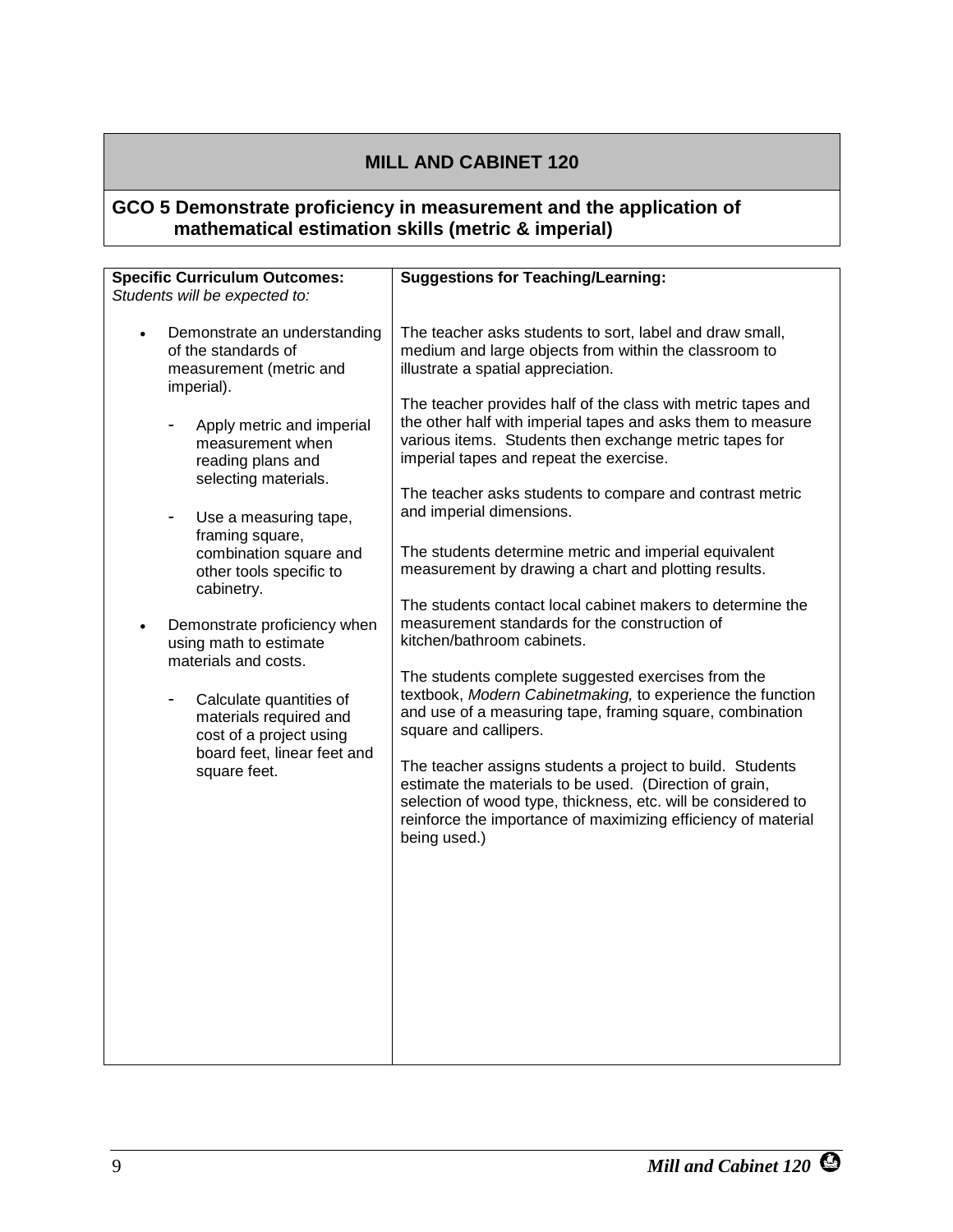#### **GCO 5 Demonstrate proficiency in measurement and the application of mathematical estimation skills (metric & imperial)**

| <b>Suggestions for Learning/Assessment:</b>                                                                                                                                                                                                                                                                                                                                                                                                                                                                                                                                                                                                                                  | <b>Resources:</b>                                                                                                                                                                                                                                                                         |
|------------------------------------------------------------------------------------------------------------------------------------------------------------------------------------------------------------------------------------------------------------------------------------------------------------------------------------------------------------------------------------------------------------------------------------------------------------------------------------------------------------------------------------------------------------------------------------------------------------------------------------------------------------------------------|-------------------------------------------------------------------------------------------------------------------------------------------------------------------------------------------------------------------------------------------------------------------------------------------|
| The teacher tests the knowledge and understanding of<br>students using the following materials:<br>Imperial measuring tape<br>$\bullet$<br>81/2" x 11" paper<br>$\bullet$<br>Imperial 12" ruler<br>$\bullet$<br>Supply list, including costs of materials<br>$\bullet$<br>The teacher provides students with pre-determined<br>dimensions of upper and lower kitchen cabinets; students<br>scale the actual dimensions to fit onto the paper provided<br>(all dimensions are to be included and the drawing is to be<br>centered on the paper).<br>The teacher provides an actual/full-size completed project,<br>students estimate materials required to build the project. | Umstattd, William D. & Davis, Charles W.<br>Modern Cabinetmaking. Tinley Park:<br>The Goodheart-Willcox Company<br>Inc., 2000.<br>ISBN 1-56637-503-7<br>Canadian Home Builders Association<br>Manual<br>Available in text format or CD<br>$\bullet$<br>Phone: (800) 387 2422<br>$\bullet$ |
|                                                                                                                                                                                                                                                                                                                                                                                                                                                                                                                                                                                                                                                                              |                                                                                                                                                                                                                                                                                           |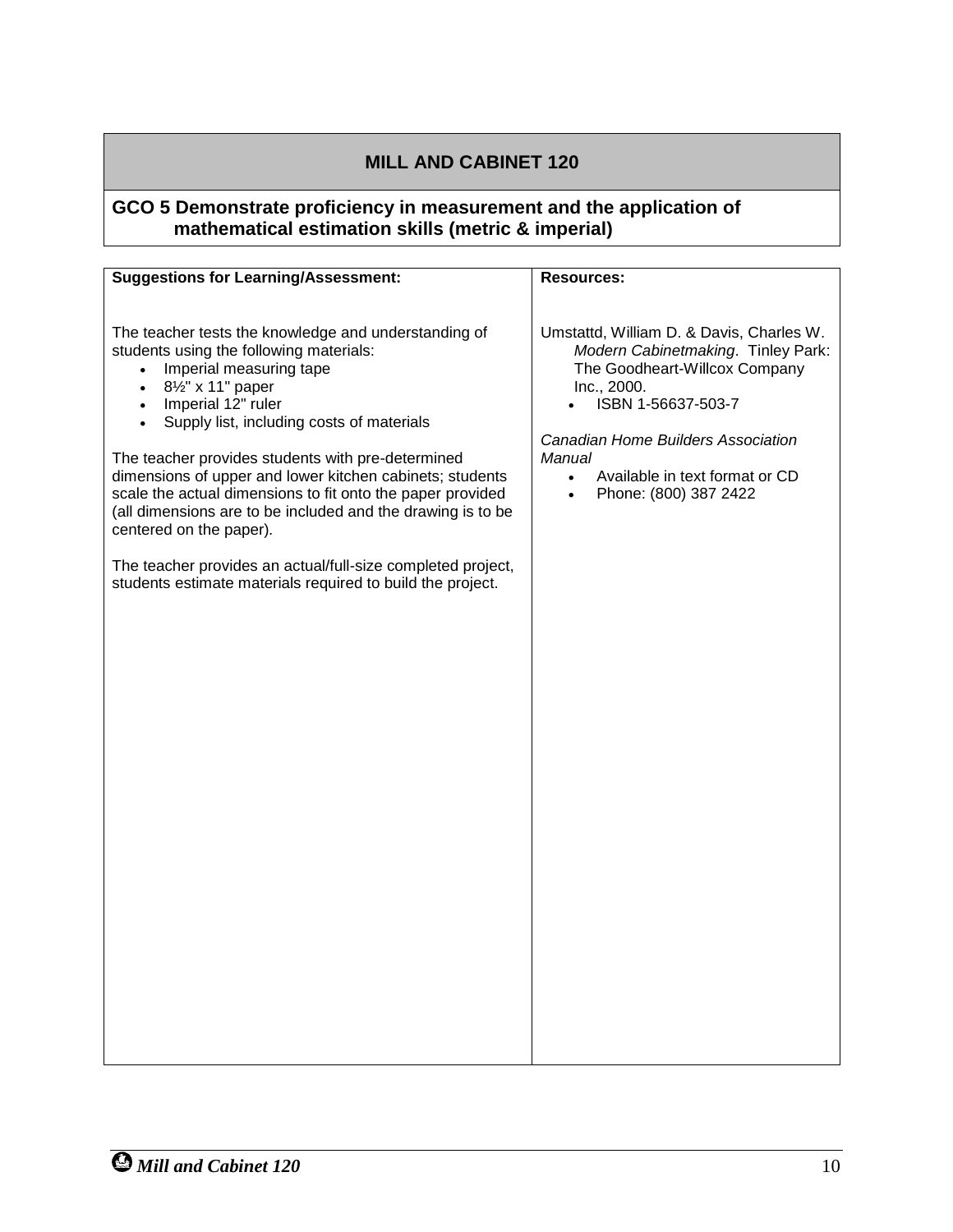# **TECHNOLOGY EDUCATION MILL AND CABINET 120**

# <span id="page-16-0"></span>**GCO 6 Identify and interpret various types of working drawings**

| <b>Specific Curriculum Outcomes:</b>                                                               | <b>Suggestions for Teaching/Learning:</b>                                                                                                                                 |
|----------------------------------------------------------------------------------------------------|---------------------------------------------------------------------------------------------------------------------------------------------------------------------------|
| Students will be expected to:                                                                      |                                                                                                                                                                           |
| Demonstrate the ability to<br>$\bullet$<br>effectively use different types<br>of working drawings. | The students use an imperial tape measure, framing square<br>and layout tools to plan and build a kitchen cabinet.                                                        |
| Retrieve necessary<br>information from working<br>drawings.                                        | The teacher explains how mathematical concepts are applied<br>when learning mill and cabinet procedures.<br>The students create thumb nail sketch to assist in design and |
|                                                                                                    | communication process.                                                                                                                                                    |
| Develop a bill of materials<br>-<br>and costs.                                                     | The students use layout tools to draw a kitchen cabinet.<br>Scale project to: $1/4" = 1.0'.$<br>$\bullet$                                                                 |
| Demonstrate an<br>understanding of the<br>relation among board feet,                               | Apply standard cabinet depth and height.<br>$\bullet$<br>Upon completion of planning, students calculate<br>amount of materials to be used.                               |
| volume, square feet, linear<br>feet and measurement.                                               | The students design a project (include rough sketches and<br>working drawings and bill of materials).                                                                     |
|                                                                                                    | The students initiate a contract to build a project for a potential<br>client (e.g. parent, community member, etc.).                                                      |
|                                                                                                    |                                                                                                                                                                           |
|                                                                                                    |                                                                                                                                                                           |
|                                                                                                    |                                                                                                                                                                           |
|                                                                                                    |                                                                                                                                                                           |
|                                                                                                    |                                                                                                                                                                           |
|                                                                                                    |                                                                                                                                                                           |
|                                                                                                    |                                                                                                                                                                           |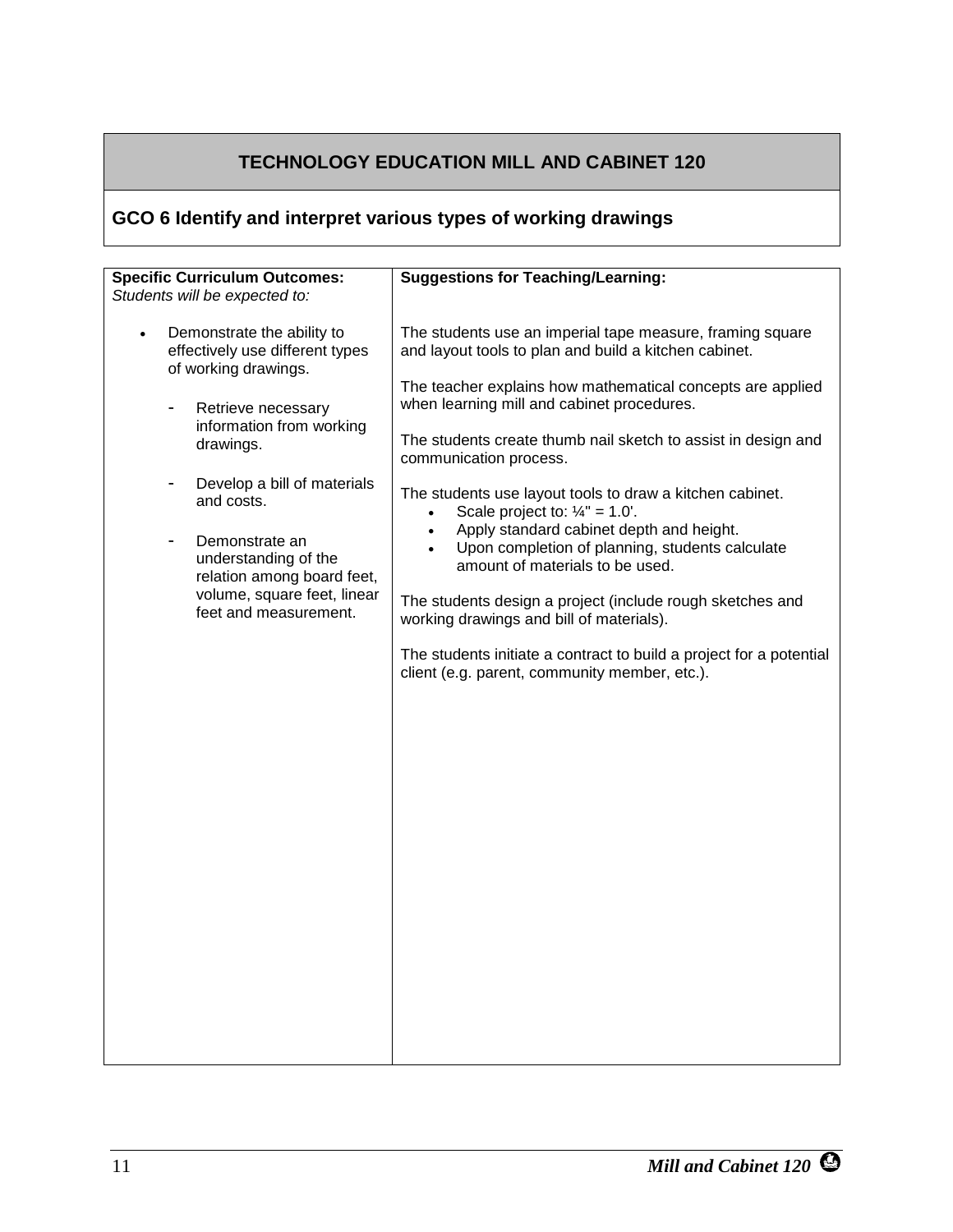# **GCO 6 Identify and interpret various types of working drawings**

| <b>Suggestions for Learning/Assessment:</b>                                                                                                                                                                                                                                                                    | <b>Resources:</b>                                                                                                                                    |
|----------------------------------------------------------------------------------------------------------------------------------------------------------------------------------------------------------------------------------------------------------------------------------------------------------------|------------------------------------------------------------------------------------------------------------------------------------------------------|
|                                                                                                                                                                                                                                                                                                                |                                                                                                                                                      |
| Using the following criteria, the teacher observes students<br>to evaluate their knowledge of the appropriate use of a<br>pencil, tri-square and 12" ruler to design a cabinet project:<br>24" top unit cabinet<br>$\bullet$<br>Height is 30"<br>$\bullet$<br>Depth is 12"<br>$\bullet$                        | Umstattd, William D. & Davis, Charles W.<br>Modern Cabinetmaking. Tinley Park:<br>The Goodheart-Willcox Company<br>Inc., 2000.<br>ISBN 1-56637-503-7 |
| Side, top and front view<br>$\bullet$<br>Scale drawing to fit on paper 81/2" x 11"<br>$\bullet$                                                                                                                                                                                                                | Schuttner, Scott. Basic Stairbuilding.<br>Newtown: Taunton Press, Inc.,<br>1990.                                                                     |
| The students develop a bill of materials, estimating the<br>work hours required and the safety procedures/precautions                                                                                                                                                                                          | ISBN 0-942391-44-6                                                                                                                                   |
| involved when building a single cabinet (e.g. above toilet<br>small bathroom vanity.)                                                                                                                                                                                                                          | www.minwax.com                                                                                                                                       |
| Using the text and resources from contractors, the teacher<br>prepares a test to assess the students' abilities to interpret<br>mill and cabinet drawings.                                                                                                                                                     |                                                                                                                                                      |
| The teacher provides a basic mill and cabinet project to be<br>drawn by each student. Students complete rough<br>sketches, working drawings and bill of materials.                                                                                                                                             |                                                                                                                                                      |
| The teacher assigns a design problem to the students.<br>Students are presented with a fixed budget and design<br>parameters. Explanation provides the students with<br>specific uses of this project. Students select appropriate<br>materials, joints and fasteners, creating necessary working<br>drawings. |                                                                                                                                                      |
|                                                                                                                                                                                                                                                                                                                |                                                                                                                                                      |
|                                                                                                                                                                                                                                                                                                                |                                                                                                                                                      |
|                                                                                                                                                                                                                                                                                                                |                                                                                                                                                      |
|                                                                                                                                                                                                                                                                                                                |                                                                                                                                                      |
|                                                                                                                                                                                                                                                                                                                |                                                                                                                                                      |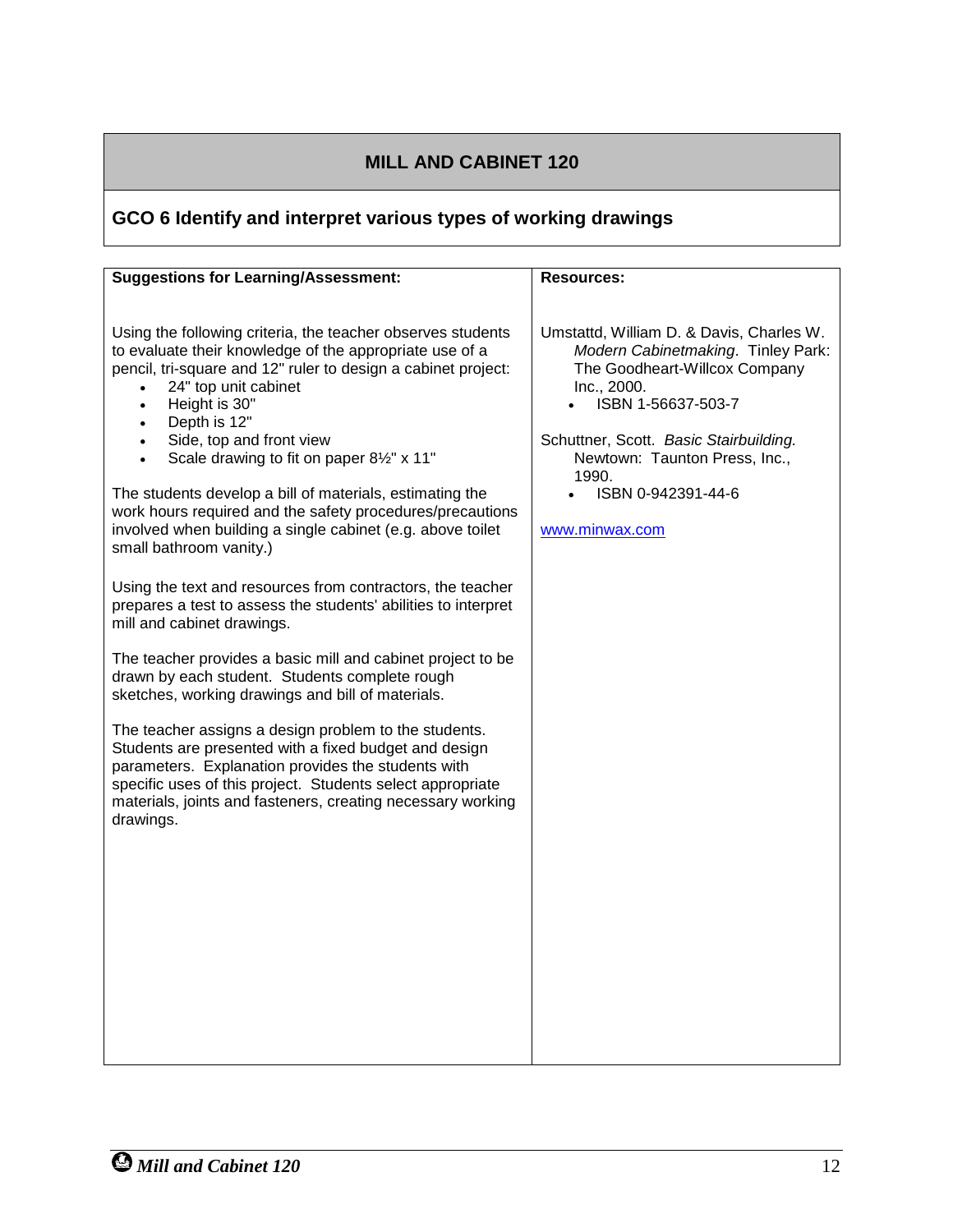#### <span id="page-18-0"></span>**GCO 7 Identify wood, wood products and other materials to be used when building mill and cabinet products**

| <b>Specific Curriculum Outcomes:</b>                                                                                                                                                                                 | <b>Suggestions for Teaching/Learning:</b>                                                                                                                                                                                                                                                                                                                                                                                                             |
|----------------------------------------------------------------------------------------------------------------------------------------------------------------------------------------------------------------------|-------------------------------------------------------------------------------------------------------------------------------------------------------------------------------------------------------------------------------------------------------------------------------------------------------------------------------------------------------------------------------------------------------------------------------------------------------|
| Students will be expected to:                                                                                                                                                                                        |                                                                                                                                                                                                                                                                                                                                                                                                                                                       |
| Demonstrate an understanding<br>$\bullet$<br>of the advantages and<br>limitations of each material:<br>- Natural wood<br>- Sheet material<br>- Plastics<br>Differentiate between<br>hardwood and softwood            | The teacher invites a contractor into the classroom to explain<br>to students why some materials are frequently used in the mill<br>and cabinet industry and to demonstrate procedures that are<br>followed when using specific materials. Students discuss and<br>research activities assigned by the teacher.<br>The teacher leads a class discussion describing the most<br>appropriate materials to be used for specific types of cabinets.       |
| species and their varied<br>applications.                                                                                                                                                                            | The teacher creates an assignment challenging students to<br>choose the most appropriate methods/materials.                                                                                                                                                                                                                                                                                                                                           |
| Demonstrate an awareness of<br>$\bullet$<br>the products used in the mill<br>and cabinet industry.<br>Identify value added products<br>$\bullet$<br>and processes made and used<br>in the mill and cabinet industry. | The teacher explains and demonstrates safe use and<br>$\bullet$<br>storage of natural wood, sheet materials and other mill<br>and cabinet materials.<br>The teacher demonstrates how waste products<br>$\bullet$<br>become value added products.<br>The students research a variety of value added<br>processes/products used in the construction of<br>products found in school and at home.<br>The students weigh the green wood (wet)<br>$\bullet$ |
|                                                                                                                                                                                                                      | documenting data after each one minute drying<br>phase. Teacher demonstrates the formula:<br>$m\hspace{-0.6mm}c = \frac{(W_{\hspace{-0.6mm}\textit{g}} - W_{\hspace{-0.6mm}\textit{o}})}{W_{\hspace{-0.6mm}\textit{o}}} \cdot 100\%$<br>The teacher provides groups of students with samples<br>$\bullet$                                                                                                                                             |
|                                                                                                                                                                                                                      | of wood and wood products (each group saturates<br>samples in water for a 24 hour period and records the<br>change in substances).                                                                                                                                                                                                                                                                                                                    |
|                                                                                                                                                                                                                      |                                                                                                                                                                                                                                                                                                                                                                                                                                                       |
|                                                                                                                                                                                                                      |                                                                                                                                                                                                                                                                                                                                                                                                                                                       |
|                                                                                                                                                                                                                      |                                                                                                                                                                                                                                                                                                                                                                                                                                                       |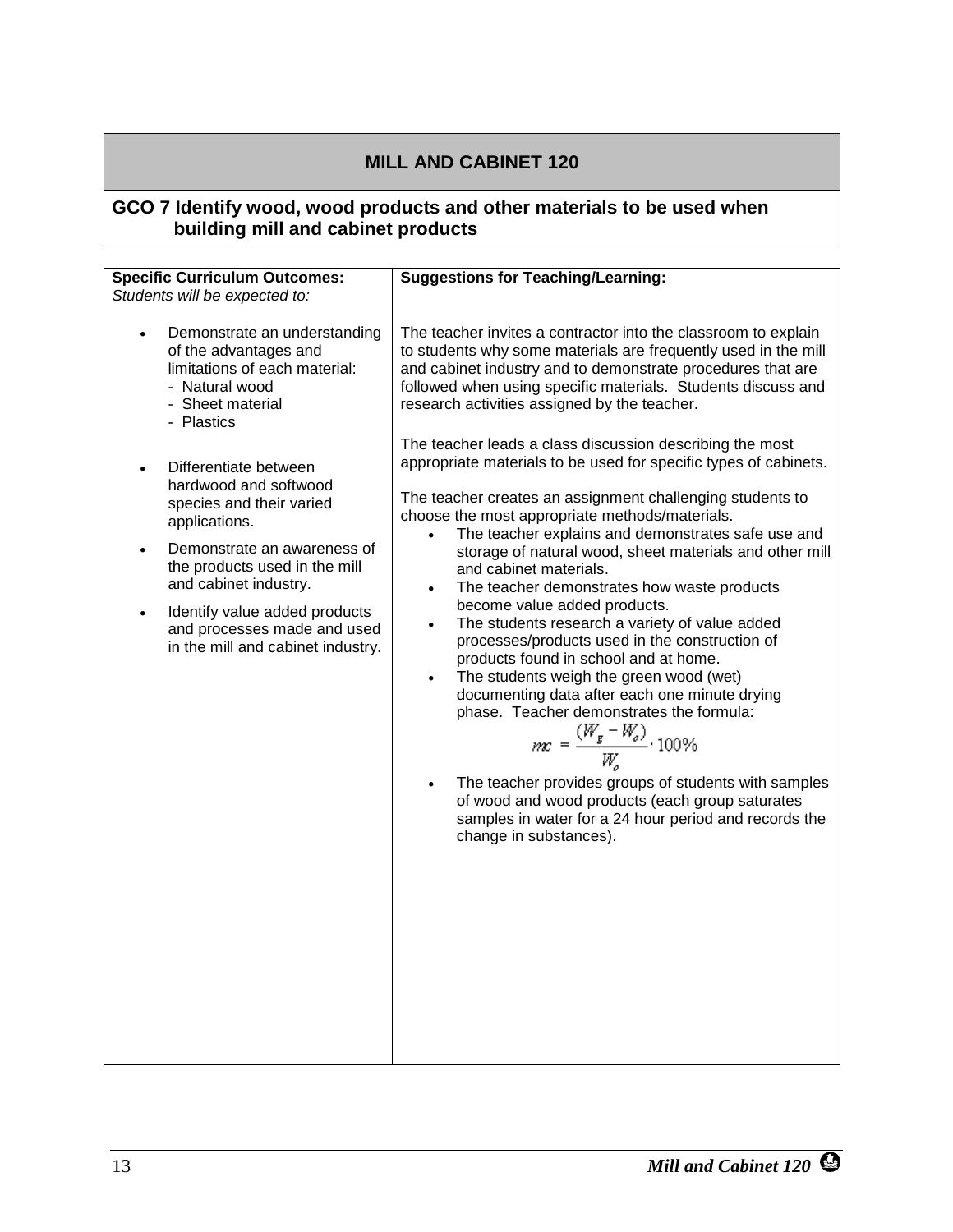#### **GCO 7 Identify wood, wood products and other materials to be used when building mill and cabinet products**

| <b>Suggestions for Learning/Assessment:</b>                                                                                                                                                                   | <b>Resources:</b>                                                                                                   |
|---------------------------------------------------------------------------------------------------------------------------------------------------------------------------------------------------------------|---------------------------------------------------------------------------------------------------------------------|
|                                                                                                                                                                                                               |                                                                                                                     |
| The teacher observes students constructing various<br>mill and cabinet projects.                                                                                                                              | http://www.ces.purdue.edu/extmedia/FNR/FNR-<br><b>156.html</b><br>Contains information for drying wood<br>$\bullet$ |
| The students complete related textbook activities.                                                                                                                                                            |                                                                                                                     |
| The students prepare a reaction paper, reflecting on<br>the procedures and information they have learned<br>concerning applications of mill and cabinet building<br>techniques.                               |                                                                                                                     |
| The teacher challenges students to independently<br>choose appropriate materials for a variety of cabinet<br>projects. Students identify and match the best material<br>for the mill and cabinet application. |                                                                                                                     |
|                                                                                                                                                                                                               |                                                                                                                     |
|                                                                                                                                                                                                               |                                                                                                                     |
|                                                                                                                                                                                                               |                                                                                                                     |
|                                                                                                                                                                                                               |                                                                                                                     |
|                                                                                                                                                                                                               |                                                                                                                     |
|                                                                                                                                                                                                               |                                                                                                                     |
|                                                                                                                                                                                                               |                                                                                                                     |
|                                                                                                                                                                                                               |                                                                                                                     |
|                                                                                                                                                                                                               |                                                                                                                     |
|                                                                                                                                                                                                               |                                                                                                                     |
|                                                                                                                                                                                                               |                                                                                                                     |
|                                                                                                                                                                                                               |                                                                                                                     |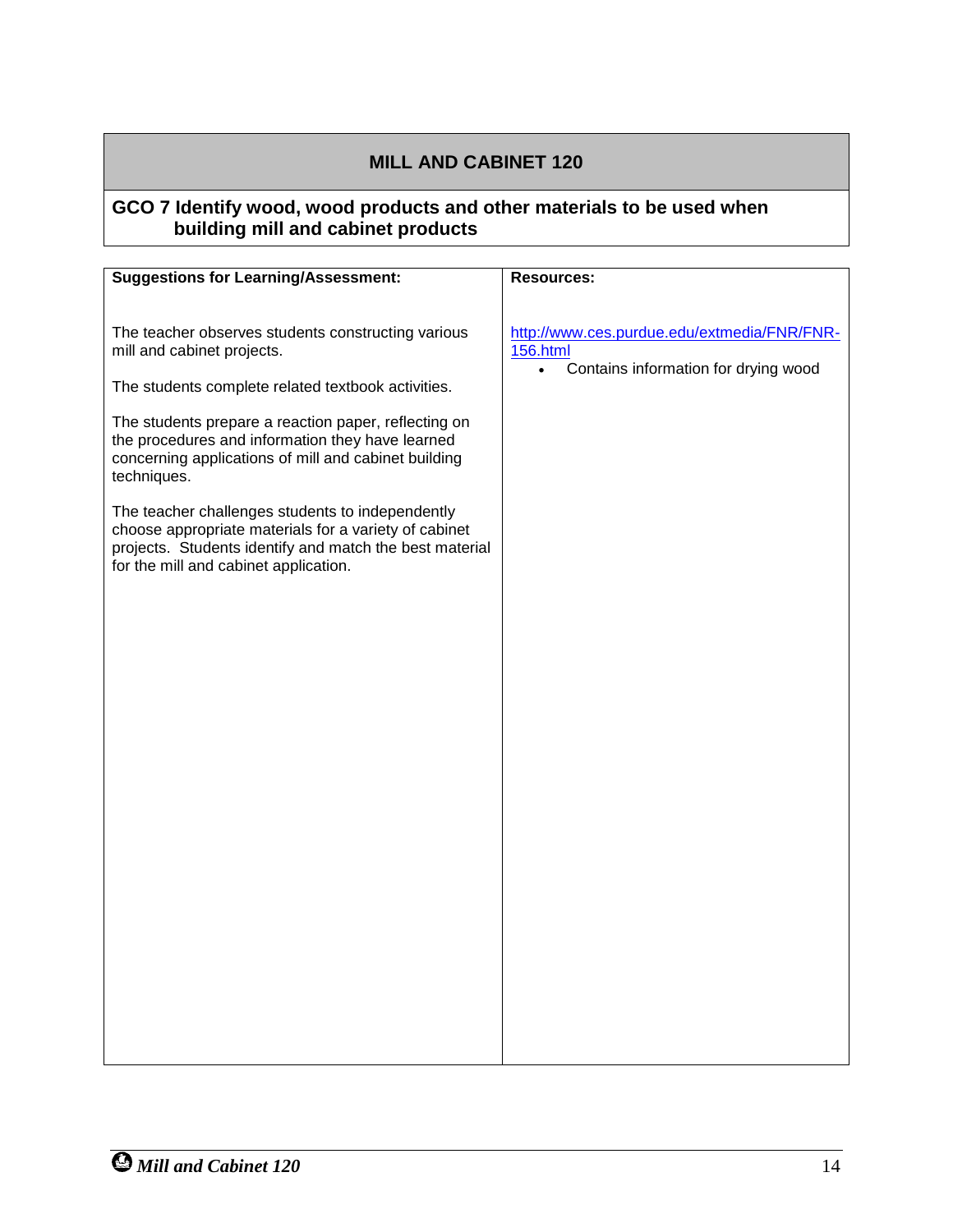#### <span id="page-20-0"></span>**GCO 8 Demonstrate knowledge of fasteners and adhesives commonly used to join mill and cabinet materials**

| <b>Specific Curriculum Outcomes:</b>                                    | <b>Suggestions for Teaching/Learning:</b>                                                                                                                         |
|-------------------------------------------------------------------------|-------------------------------------------------------------------------------------------------------------------------------------------------------------------|
| Students will be expected to:                                           |                                                                                                                                                                   |
| Identify the following different<br>$\bullet$                           | The teacher provides a variety of common joints used in                                                                                                           |
| methods of joinery used to<br>build mill and cabinet<br>materials:      | cabinetry. Students match the actual joint with the name,<br>explaining the strengths of each joint and when it should be                                         |
| - Butt                                                                  | used in the construction of a project.                                                                                                                            |
| - Rabbet<br>- Mitre                                                     | The students examine furniture at home and in school to<br>identify the types of joinery and fasteners used.                                                      |
| - Dado<br>- Half lap                                                    | The teacher invites a representative from industry to                                                                                                             |
| - Edge joint<br>- Mortise and tenon                                     | demonstrate air nailers.                                                                                                                                          |
| - Dowel<br>- Biscuit<br>- Concrete fasteners                            | The teacher uses textbook diagrams/exercises to illustrate<br>each joint. Students complete written exercises to understand<br>when each joint should be applied. |
| - Pocket hole fasteners<br>- Compound mitre                             |                                                                                                                                                                   |
| Identify, select and apply<br>$\bullet$<br>fasteners and adhesives used |                                                                                                                                                                   |
| in mill and cabinet industry.                                           |                                                                                                                                                                   |
|                                                                         |                                                                                                                                                                   |
|                                                                         |                                                                                                                                                                   |
|                                                                         |                                                                                                                                                                   |
|                                                                         |                                                                                                                                                                   |
|                                                                         |                                                                                                                                                                   |
|                                                                         |                                                                                                                                                                   |
|                                                                         |                                                                                                                                                                   |
|                                                                         |                                                                                                                                                                   |
|                                                                         |                                                                                                                                                                   |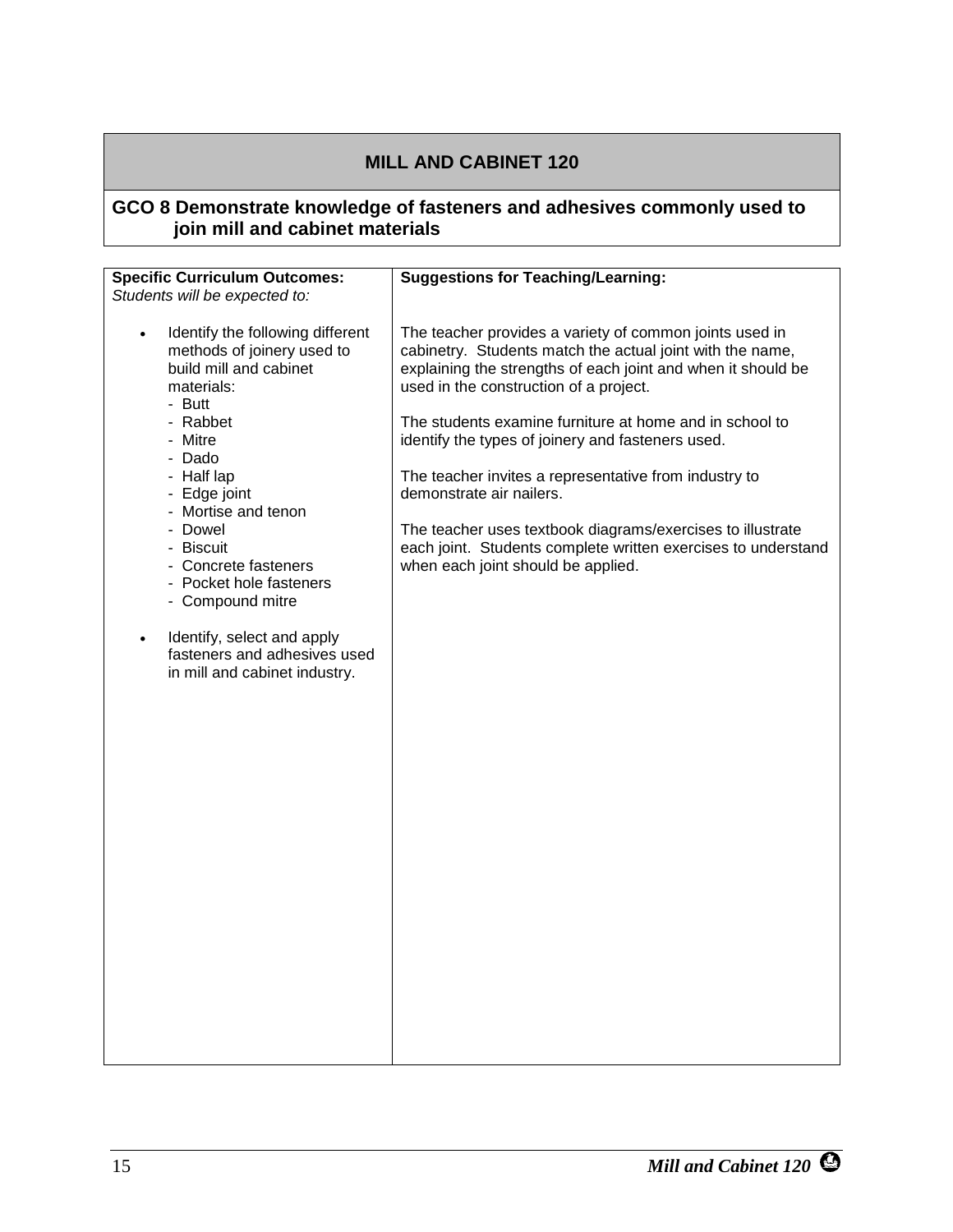#### **GCO 8 Demonstrate knowledge of fasteners and adhesives commonly used to join mill and cabinet materials**

| <b>Suggestions for Learning/Assessment:</b>                                                                                                                                                                    | <b>Resources:</b>                                                                                                                                    |
|----------------------------------------------------------------------------------------------------------------------------------------------------------------------------------------------------------------|------------------------------------------------------------------------------------------------------------------------------------------------------|
|                                                                                                                                                                                                                |                                                                                                                                                      |
| The teacher evaluates students' mill and cabinet skills by<br>providing them with the drawings of three cabinet/furniture<br>projects. Students must select appropriate joints and<br>fasteners to be applied. | Umstattd, William D. & Davis, Charles W.<br>Modern Cabinetmaking. Tinley Park:<br>The Goodheart-Willcox Company<br>Inc., 2000.<br>ISBN 1-56637-503-7 |
| The teacher prepares a test, combining the unit exercises<br>and tests from the textbook.                                                                                                                      |                                                                                                                                                      |
| The students work in teams of two to construct specific<br>joints assigned by the teacher. The teacher tests the joints<br>under controlled conditions (destructive materials testing).                        |                                                                                                                                                      |
| The teacher observes students' installing nails, screws,<br>bolts and adhesives. Students are evaluated on their<br>tactile abilities.                                                                         |                                                                                                                                                      |
| The teacher creates a matching exercise to determine if<br>students can identify most commonly used wood working<br>joints.                                                                                    |                                                                                                                                                      |
| The teacher assesses students' ability to integrate<br>appropriate joinery and fasteners into their projects.                                                                                                  |                                                                                                                                                      |
|                                                                                                                                                                                                                |                                                                                                                                                      |
|                                                                                                                                                                                                                |                                                                                                                                                      |
|                                                                                                                                                                                                                |                                                                                                                                                      |
|                                                                                                                                                                                                                |                                                                                                                                                      |
|                                                                                                                                                                                                                |                                                                                                                                                      |
|                                                                                                                                                                                                                |                                                                                                                                                      |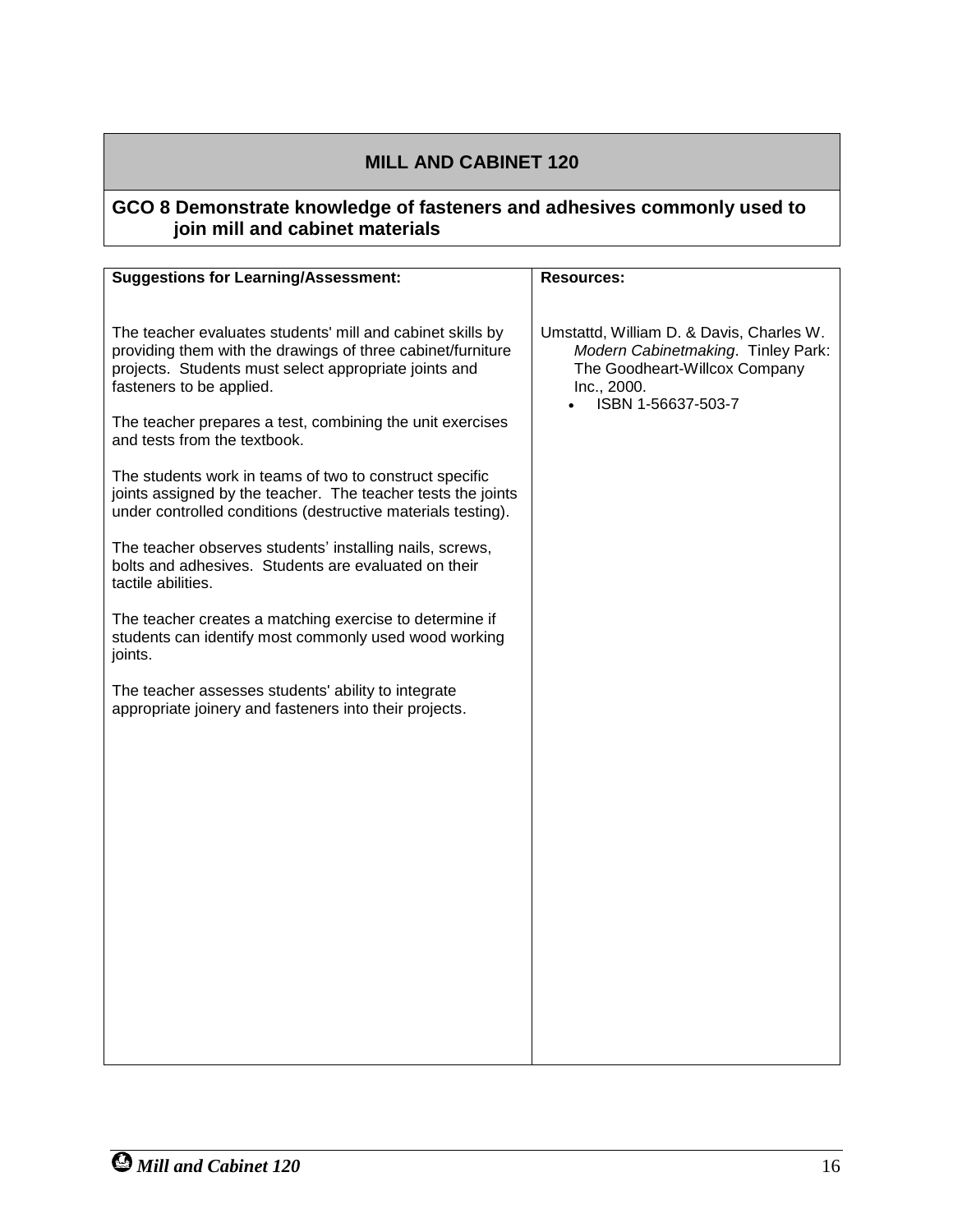#### <span id="page-22-0"></span>**GCO 9 Demonstrate the ability to prepare a surface and apply finish on a wood surface**

| <b>Specific Curriculum Outcomes:</b>                                                                                                                                                                                                                                                                                                                                                                                                                                       | <b>Suggestions for Teaching/Learning:</b>                                                                                                                                                                                                                                                                                                                                                                                                                                                                                                                                                                                                                                                                                                                                                                                                                                                                                                                                                                                                                                                                                                                            |
|----------------------------------------------------------------------------------------------------------------------------------------------------------------------------------------------------------------------------------------------------------------------------------------------------------------------------------------------------------------------------------------------------------------------------------------------------------------------------|----------------------------------------------------------------------------------------------------------------------------------------------------------------------------------------------------------------------------------------------------------------------------------------------------------------------------------------------------------------------------------------------------------------------------------------------------------------------------------------------------------------------------------------------------------------------------------------------------------------------------------------------------------------------------------------------------------------------------------------------------------------------------------------------------------------------------------------------------------------------------------------------------------------------------------------------------------------------------------------------------------------------------------------------------------------------------------------------------------------------------------------------------------------------|
| Students will be expected to:                                                                                                                                                                                                                                                                                                                                                                                                                                              |                                                                                                                                                                                                                                                                                                                                                                                                                                                                                                                                                                                                                                                                                                                                                                                                                                                                                                                                                                                                                                                                                                                                                                      |
| Identify and use various<br>$\bullet$<br>sanding equipment and<br>materials<br>Demonstrate the use of<br>$\bullet$<br>various finish products and the<br>procedures required to apply<br>the following finish methods:<br>Spray<br>high pressure<br>٠<br>low pressure<br><b>Brush</b><br>-<br>Roll<br>$\overline{a}$<br>Foam<br>$\overline{\phantom{0}}$<br><b>Texture</b><br>-<br>Wax<br>Rub on<br>Recognize potential hazards<br>٠<br>when using and storing<br>finishes | Using scraps of hardwood and softwood, students experiment<br>sanding across the grain and with the grain to determine<br>properties of sandpaper and wood. Students discover the<br>lower the grit the more abrasive the sandpaper. Students also<br>discover soft wood sands much faster than hard wood.<br>The students compare and contrast the result of sanding using<br>the correct process/progression (using an assortment of<br>sandpaper grits (50, 80, 100, 120, 150, 180, and 220) with<br>using only120 grit. Students apply stain to both pieces to<br>reinforce the correct method of sanding. The teacher<br>demonstrates the use of a cabinet scraper to prepare a<br>surface that is ready to accept a finish.<br>The teacher provides students with scrap samples of woods to<br>experiment with stains, paint, waxes, lacquer, etc. Students<br>record the different drying times and finished textures.<br>The teacher asks students to prepare a wood surface to<br>accept a finish using fillers and putty sticks.<br>The teacher demonstrates the technique used to perform the<br>following applications: wet sanding and sanding sponges. |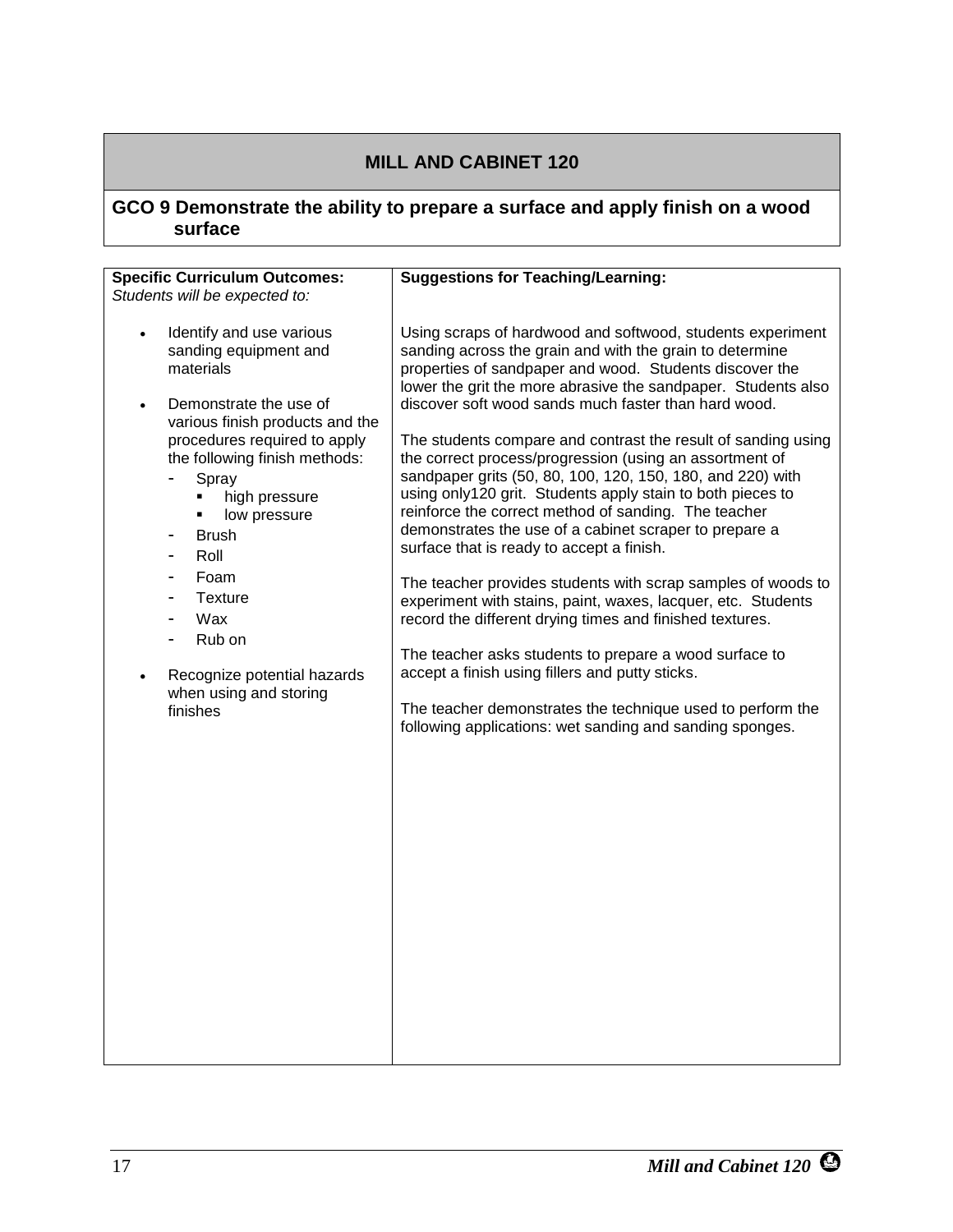### **GCO 9 Demonstrate the ability to prepare a surface and apply finish on a wood surface**

| <b>Suggestions for Learning/Assessment:</b>                                                                             | Resources:                                                                                                                                                        |
|-------------------------------------------------------------------------------------------------------------------------|-------------------------------------------------------------------------------------------------------------------------------------------------------------------|
| The teacher provides samples of softwood and hardwood.<br>Each sample is finished using a different method and product. | Umstattd, William D. & Davis, Charles<br>W. Modern Cabinetmaking. Tinley<br>Park: The Goodheart-Willcox<br>Company Inc., 2000.<br>ISBN 1-56637-503-7<br>$\bullet$ |
|                                                                                                                         |                                                                                                                                                                   |
|                                                                                                                         |                                                                                                                                                                   |
|                                                                                                                         |                                                                                                                                                                   |
|                                                                                                                         |                                                                                                                                                                   |
|                                                                                                                         |                                                                                                                                                                   |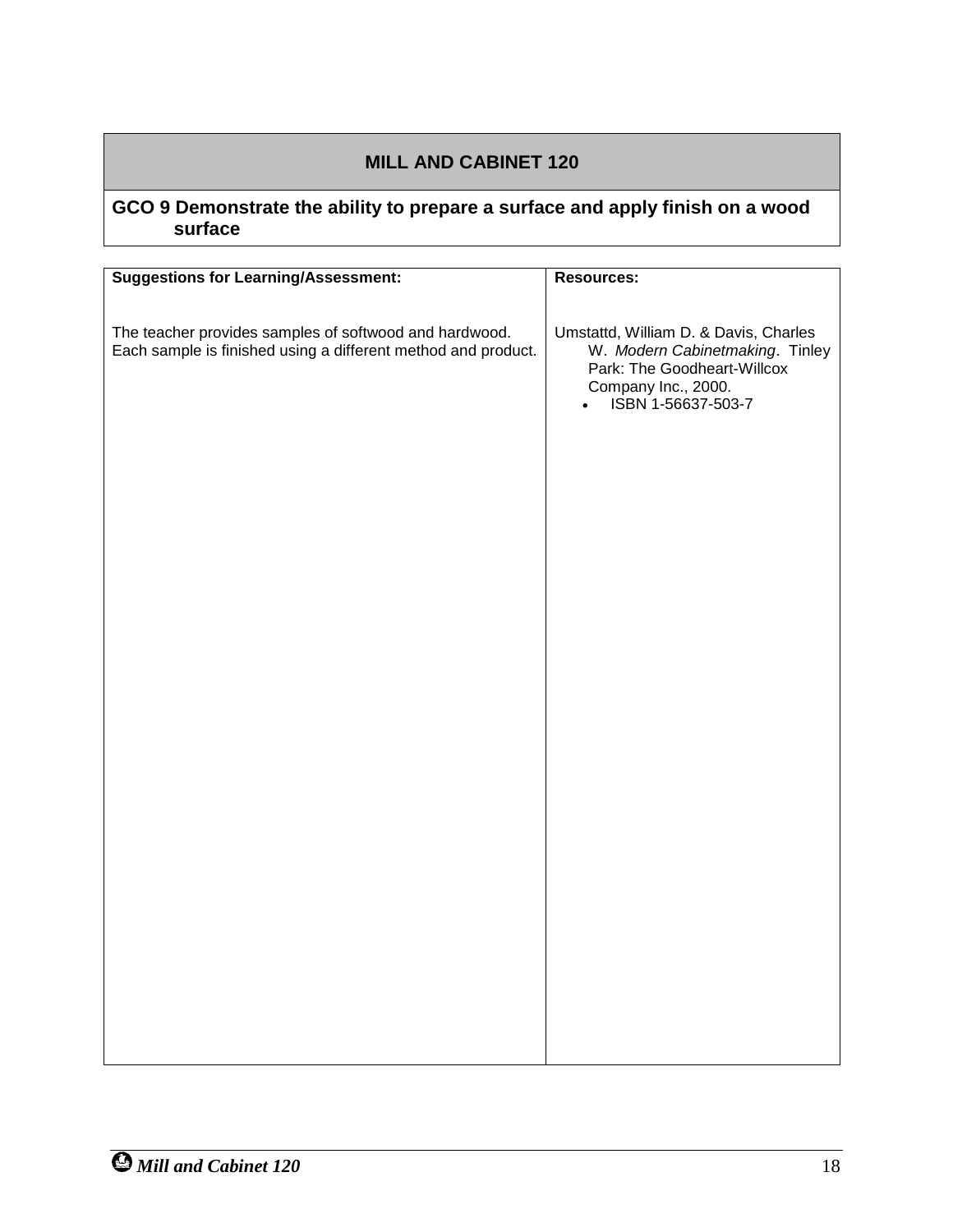# <span id="page-24-0"></span>**GCO 10 Identify various careers available in the mill and cabinet industry**

|          | <b>Specific Curriculum Outcomes:</b>                                                                                                                                                                                                   | <b>Suggestions for Teaching/Learning:</b>                                                                                                                                                                                                                                                                                                                                           |
|----------|----------------------------------------------------------------------------------------------------------------------------------------------------------------------------------------------------------------------------------------|-------------------------------------------------------------------------------------------------------------------------------------------------------------------------------------------------------------------------------------------------------------------------------------------------------------------------------------------------------------------------------------|
|          | Students will be expected to:                                                                                                                                                                                                          |                                                                                                                                                                                                                                                                                                                                                                                     |
| 1.<br>2. | Understand the need for team<br>work, effective communication and<br>essential skills required for all jobs.<br>Gain insight into the required skills<br>needed to achieve a successful<br>career in the mill and cabinet<br>industry. | The students contact a human resources representative from<br>a local cabinet maker to gain insight into what types of<br>learning experiences and high school courses would be most<br>beneficial when choosing a career in the cabinet making<br>industry.<br>The students conduct informal research to determine<br>conventional and new/emerging career clusters in the cabinet |
| 3.       | Realize the importance of math<br>and communication skills within the<br>mill and cabinet industry.                                                                                                                                    | making industry (e.g. CNC, smart house designs). Students<br>determine the environmental impact of new technologies used<br>in the industry.                                                                                                                                                                                                                                        |
| 4.       | Become familiar with the variety of<br>career opportunities in the mill and                                                                                                                                                            | The students use the Internet, newspapers and other sources<br>to gain insight into job and career opportunities in the mill and<br>cabinet industry.                                                                                                                                                                                                                               |
| 5.       | cabinet industry.<br>Understand the academic and<br>work experience requirements<br>needed to enter the mill and<br>cabinet industry.                                                                                                  | The teacher explains the importance of an "employability skills<br>profile" as presented by the Conference Board of Canada.                                                                                                                                                                                                                                                         |